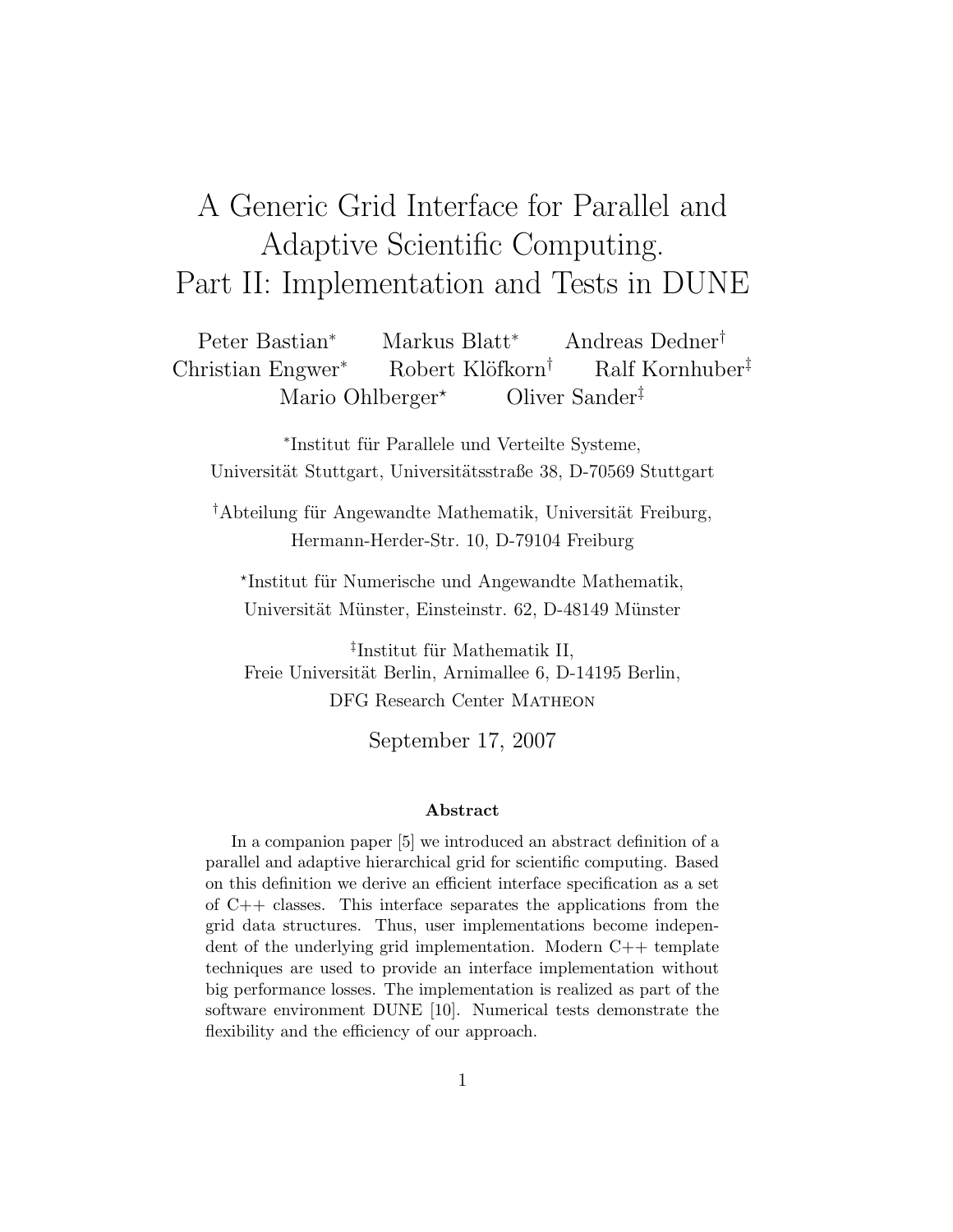## **1 Introduction**

Partial Differential Equations (PDEs) are abundant in science and engineering. There is a large body of methods to numerically solve PDEs, such as the finite element, finite volume, and finite difference method as well as various gridless methods. For each of these methods, many implementations in computer codes exist, see e. g. the list provided by [29]. Each of these codes has been designed with a particular set of features in mind. Extending a code beyond this set of features is usually hard and time-consuming, because each code is based on a particular data structure.

In a companion paper [5] to this article we introduced and formally defined a generic grid interface for parallel scientific computing. Here, we will describe its implementation as a software system [10] written in  $C++$  and present example applications which illustrate the main design principles.

The first section will give an overview of the underlying design decisions of the grid interface. Next we present the programming interface as it results from the application of the design principles in Section 2 to the abstract definitions in [5]. We then provide several example applications to give an idea of the current possibilities of the DUNE system. These examples will emphasize our design goals.

DUNE is organized as a modular system. Release 1.0 includes the core modules dune-common (foundation classes), dune-grid (grid interface and implementations), and dune-istl (iterative solver template library), [6, 7]. The supplementary module dune-grid-howto serves as an introduction to the grid interface. There are also several application modules built upon the DUNE libraries like groundwater flow, multiphase flow in porous media, inviscid fluid flow, and linear elasticity. The implementation of the grid interface, as it is described in this paper, is publicly available as part of the 1.0 release of DUNE in the dune-grid module.

# **2 Design Principles**

The implementation of the abstract definitions in [5] is based on several design goals. They lead to the design principles described in this section.

- **Flexibility:** Users should be able to write general components, which can run on any grid implementing the DUNE grid interface (Section 3).
- **Efficiency:** Scientific computing has an unlimited demand for computing power. Users will not accept a big performance loss as the price for a clean interface.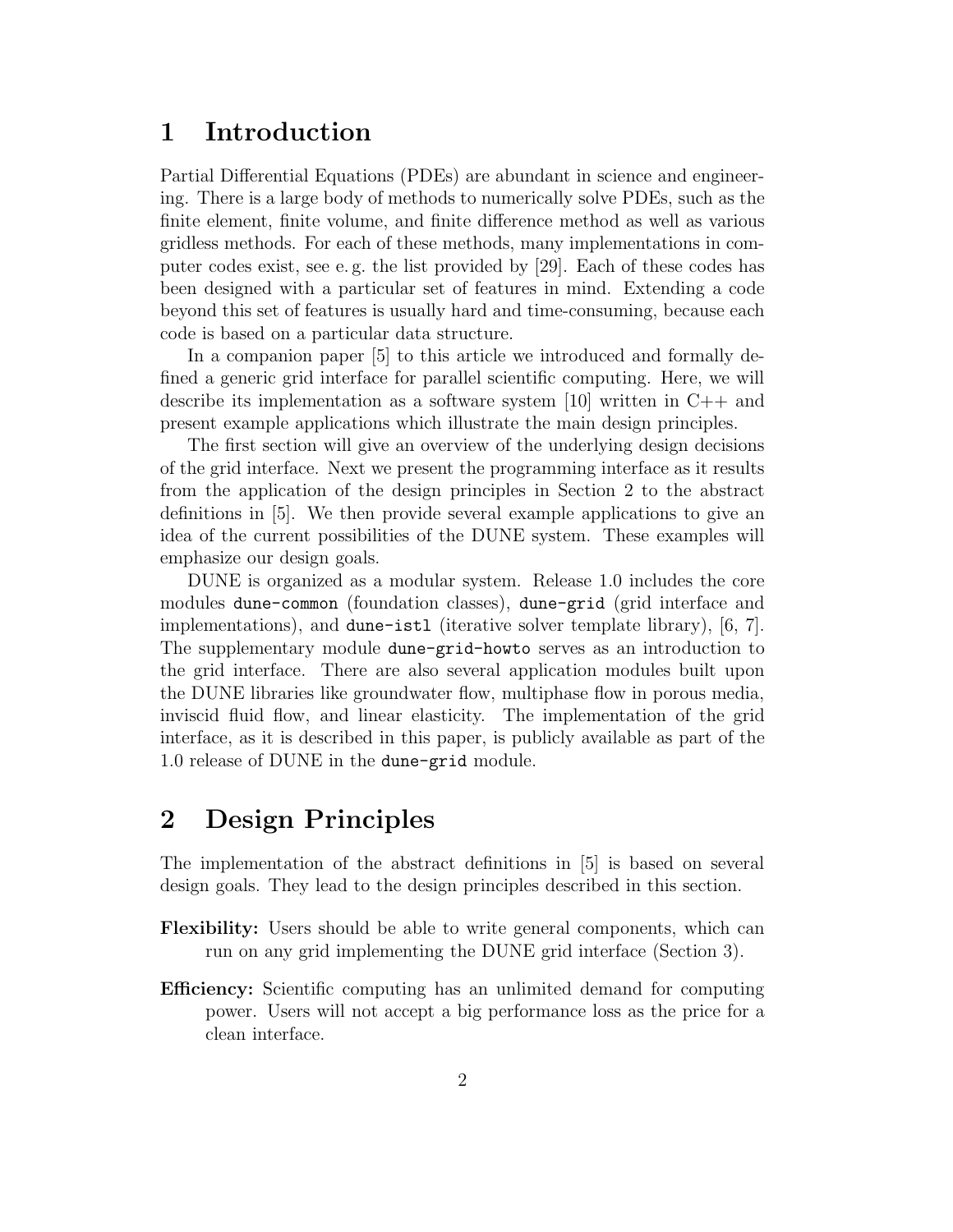#### **Legacy Code:** Users must be able to incorporate existing code and libraries into their new applications.

Existing frameworks are often based on a particular data model; this limits their flexibility. The main design idea for the DUNE grid interface is the separation of data structures and algorithms by abstract interfaces. This separation offers flexibility for codes based on DUNE. It ensures maintainability and extendibility of the framework and allows the reuse of existing finite element packages with a large body of functionality.

The grid interface is restricted to be slim and offers only little more than what is absolutely necessary. Therefore, more grid implementations can fulfill this interface. Extended methods and algorithms can be built on this slim interface and hence work on every grid. Furthermore, generic programming techniques allow optimized implementations of these extended methods or algorithms for a certain grid, while still offering a compatible interface. This specialized implementation can then benefit from grid features beyond the slim interface. Not all features of the interface are required, some features are optional and don't have to be implemented by every grid. Their presence can be queried at compile time using a traits class.

Dune features dimension-independent programming, using templates [2]. Dimension-independent programming reduces code bloat and improves maintainability, both of DUNE and the applications.

The container classes which can be found in DUNE follow a view concept modelled after [20, 25]. Data can be accessed via different views, which cannot alter the underlying container or the data. Each view offers access to a distinct subset of the container. The strict separation of read-only views and read-write access facilitates a clear design. Read-only views allow the compiler to apply various optimization strategies. Also read-only views allow to generate objects on the fly. This can dramatically reduce memory consumption and speed up execution time if certain information are only used rarely.

High-level interfaces allow to create applications without knowledge of the underlying implementation. These additional layers of abstraction usually add an overhead, leading to a performance penalty. An efficient implementation of the interface is obtained using generic programming techniques, such as static polymorphism and traits [23].

The use of generic programming techniques for the efficient separation of data structures and algorithms has been pioneered by the Standard Template Library (STL) [16], which later became part of the  $C_{++}$  standard library. The most important aspect of generic programming with respect to performance is that dynamic polymorphism, realized with virtual functions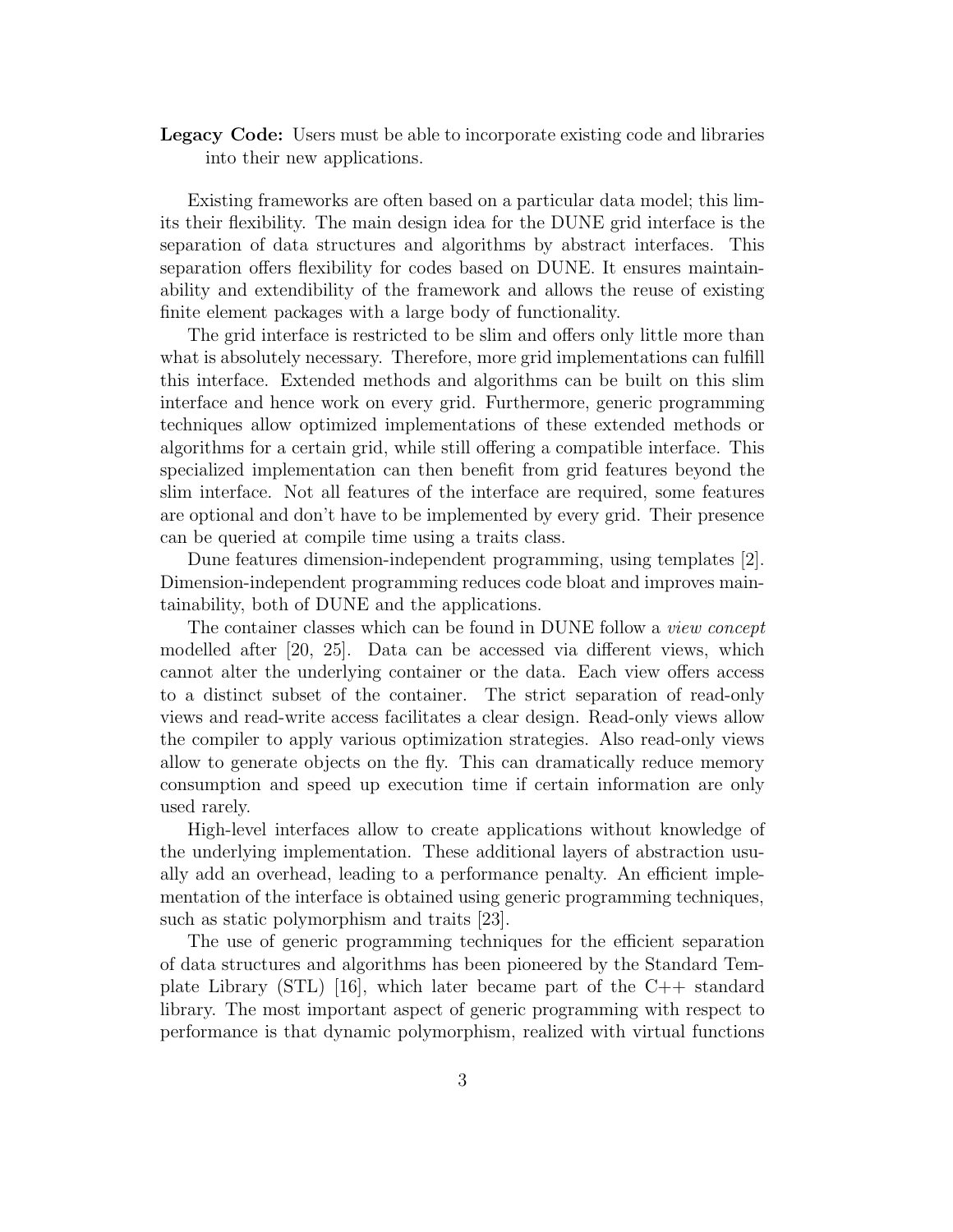in C++, is replaced by static (or compile-time) polymorphism. This allows the compiler to inline interface implementation methods and to apply its full range of optimization techniques. As a consequence the abstract interface is effectively eliminated at compile time and "small" methods (consisting of only a few machine instructions) do not imply a performance penalty. This means that interfaces may be defined on any level of program design, e. g., even for the access to individual elements of a vector.

Generic programming is realized with templates in the C++ programming language. Many of the techniques used in DUNE, such as static polymorphism, traits, or template metaprogramming are, e. g., explained in the book by Vandevoorde and Josuttis [23]. Template programming techniques in scientific computing have been promoted in the Blitz $++$  library [24] for multidimensional arrays and for linear algebra in the Matrix Template Library [21]. Pflaum [17] concentrates on the use of expression templates (one particular template programming technique) in the numerics of PDEs. The same techniques are used in the Iterative Solver Template Library [6], which is also part of DUNE.

## **3 Interface Realization**

The grid interface in DUNE is realized by a direct translation of the abstract definition of a grid given in [5] using the interface design principles discussed in Sec. 2. Here we will present a few of the main classes. A complete up-todate documentation can be found at [10]. In this section, text in typewriter font denotes actual class or method names.

#### **3.1 The Grid and Grid Entities**

A Grid class is a container for the set  $\mathcal{E}|_p$  of entities that are processed on processor  $p$ . Implementations of this class may be parametrized statically. Frequently these parameters are the grid dimension or the world dimension [5, Def. 14].

The grid class provides various iterators for the access to its entities. These iterators provide read-only access. The only way to modify the grid is through methods of the grid class itself (see the paragraph on the view concept in Sec. 2). This avoids problems related to the const-ness of  $C_{++}$ types. Grids can be changed by grid refinement (Sec. 3.3), or, if the grid implementation supports parallel processing, by load balancing (Sec. 3.5). The iterators follow the conventions of STL iterators [16]. For a given codimension  $c$  and a grid hierarchy level  $l$  an iterator of the class LevelIterator iterates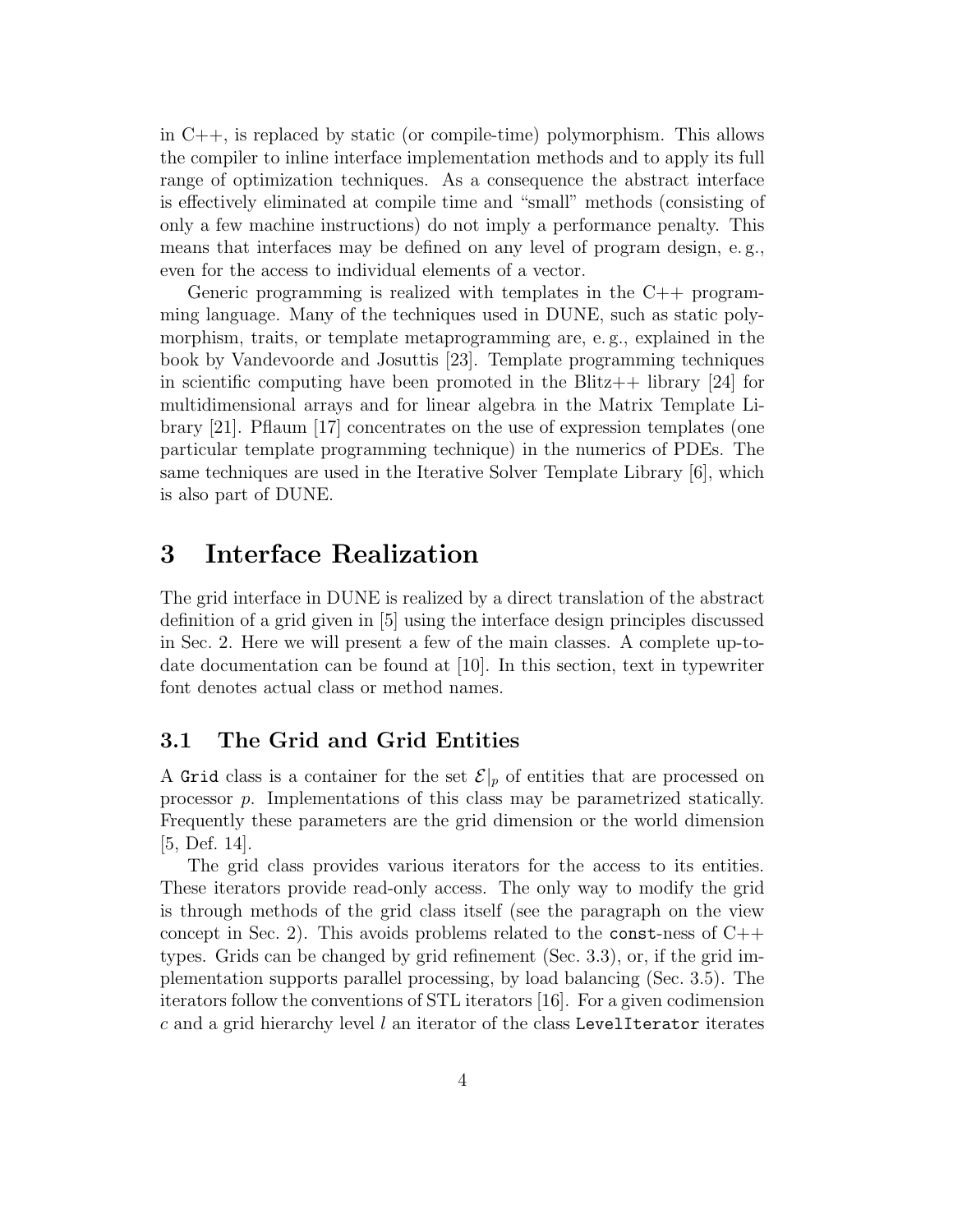over the sets  $E_l^c$  of entities on this level. Iterators of the class LeafIterator iterate over the sets  $L^c$  of entities on the leaf grid. In parallel computations, they can be restricted to a certain processor p and partitionType  $\pi$  which is one of following five types: interior, border, overlap, front, or ghost [5, Def. 23].

Unlike many existing grid managers, DUNE does not store the data needed for computations in the grid itself. The mechanism used to associate external data with entities of the grid is explained in Sec. 3.2.

The interface separates the topological from the geometrical aspects of a grid hierarchy. All topological information about an entity  $e \in E^c$  of codimension c is encapsulated by the class  $Entity(c)$ . All objects of type Entity know their reference element  $R(e)$  (i.e., simplex, cube, etc.), their level in the grid hierarchy, and their affiliation to one of the previously mentioned partition types.

The class Entity is specialized for entities of codimension 0 (elements). This specialization contains several methods which are only available for elements. The HierarchicIterator iterates over all descendant entities of a given entity  $e \in E^0$ . A LevelIntersectionIterator is provided, which traverses the set  $\mathcal{I}_e$  of intersections with elements on the same level (see [5, Section 4]). If the element is part of the leaf grid, then there is also a LeafIntersectionIterator which iterates over the set  $\mathcal{I}_{[e]}$  of intersections with elements on the leaf grid. The methods wasRefined() and mightBeCoarsened() determine whether an entity was refined or might be removed during the grid adaptation step.

The geometrical information (geometric realization, [5, Def. 11]) of grid entities is provided by the class Geometry. The geometry object corresponding to a given object of type Entity is available using the member method geometry(). The Geometry class provides the geometric realization map  $m_e$  from the reference element onto the entity as described in [5, Def. 11] along with its inverse. It also provides  $\nabla (m_e^{-1})^T$  for the assembly of finite element stiffness matrices and det  $\sqrt{((\nabla m_e)^T \nabla m_e)}$  which is needed for numerical quadrature. For convenience and efficiency reasons the Geometry class provides additional methods for the volume of the entity and the number and positions of the entity corners.

The set of reference elements  $R$  exists once for all grid implementations. Each reference element is implemented as asingleton [12] and can be accessed via its dimension and type through the ReferenceElementContainer.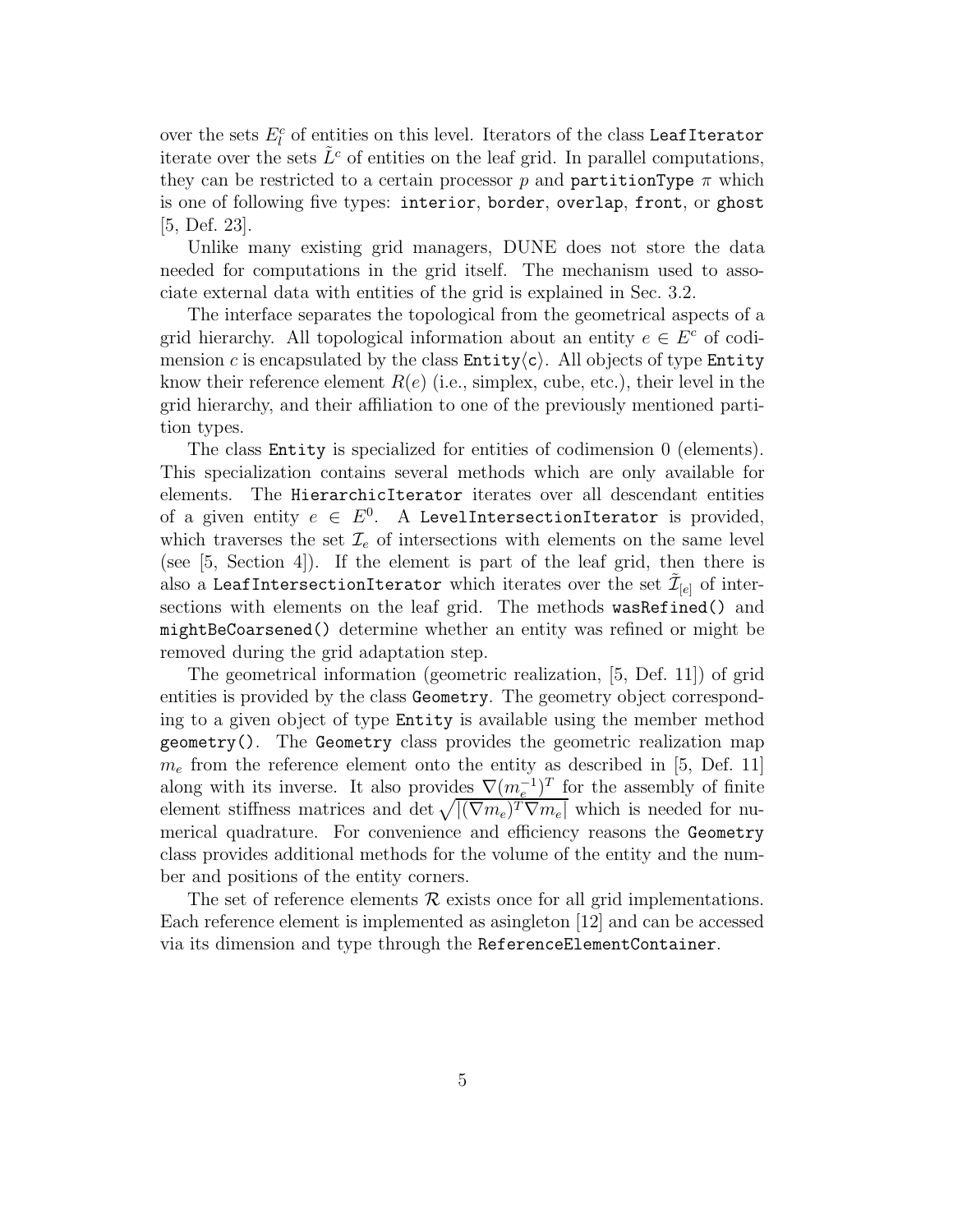#### **3.2 Attaching Data to a Grid**

The formal grid specification describes three *index maps* as the means to attach data to the grid [5, Sec. 6]. For fast access to data on a fixed grid there are the level index map  $\kappa_j^{c,r}|_p : E_j^{c,r}|_p \to \mathbb{N}_0$  and the leaf index map  $\lambda^{c,r}|_p$ :  $L^{c,r}|_p \to \mathbb{N}_0$  for given level j, codimension c, reference element type r, and process  $p$ . Both map their respective domains injectively onto a consecutive range of natural numbers which starts with zero. Hence the image of these maps can be used to access standard arrays with constant-time access.

The level and leaf index maps are implemented as the classes LevelIndexSet and LeafIndexSet, respectively. These two classes implement the DUNE IndexSet interface. Given an entity  $e$ , the method index $(e)$  evaluates the index map, while method subIndex $\leq$ codim $(\epsilon, i)$  yields the index of the i-th subentity of codimension codim for a given entity e with codimension 0. Furthermore, index maps implementing the IndexSet interface have to provide a method size().

To keep data while a grid is changing the specification contains the persistent index map  $\mu^c : \mathcal{E}^c \to \mathbb{I}$ . It maps entities onto a general index set  $\mathbb{I}$ , which needs to be totally ordered.  $\mu^c$  is persistent in the sense that indices for an entity do not change if this entity is not changed during a grid modification (see [5, Def. 27] for details). In DUNE this functionality is described by the IdSet interface. Each grid implementation provides an implementation of this interface which is called GlobalIdSet. The set I can be any  $C++$  type for which the operator " $\leq$ " exists. Hence, in general the indices returned by the GlobalIdSet cannot be used to address regular arrays, and associative arrays must be used instead. In analogy to the IndexSet classes the GlobalIdSet provides methods  $id(e)$  and  $subId < colm>(e,i)$ , which evaluate the persistent index map for a given entity e or one of its subentities. Furthermore, such a persistent index map allows to create arbitrary new index maps, for example a periodic index map.

Since indices which are unique across all processes may be very costly to obtain for specific grid implementations, the DUNE interface also provides a class LocalIdSet. The indices returned by this class are only unique within each process, but can in general be created more efficiently.

#### **3.3 Grid Adaptation**

According to [5, Definition 24] adaptive mesh refinement can be used to enhance accuracy and reduce cost of the simulation. The grid interface provides several methods that allow to modify the grid via refinement and coarsening procedures, if provided by the grid implementation.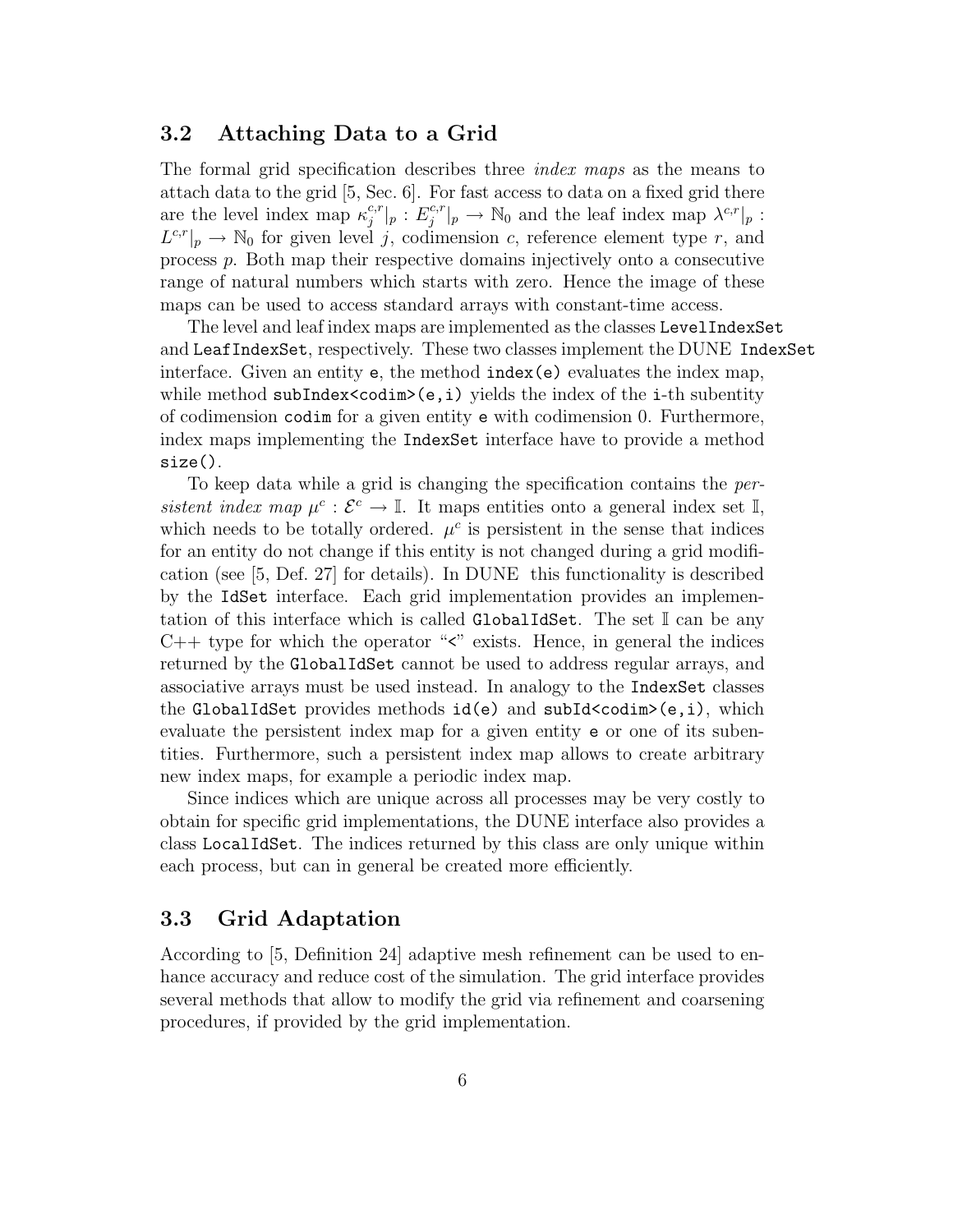The method  $mark(ref, e)$  is used to mark an entity e for refinement (ref = 1) or coarsening (ref = -1). Once entities of a grid are marked, the adaptation is done in the following way:

- 1. Call the grid's method preAdapt(). This method prepares the grid for adaptation. It returns true if at least one entity was marked for coarsening.
- 2. If preAdapt() returned true, any data associated with entities that might be coarsened (see mightBeCoarsened(), Sec. 3.1) during the following adaptation cycle has to be projected to the father entities.
- 3. Call adapt(). The grid is modified according to the refinement marks.
- 4. If adapt() returned true, new entities were created. Existing data must be prolonged to newly created entities (see wasRefined(), Sec. 3.1).
- 5. Call postAdapt() to clean up refinement markers.

As the data management is the user's responsibility, he or she has to take care of restriction and prolongation of data attached to the grid. This is possible using the persistent index maps (see  $[5, Section 6]$ ), i.e., LocalIdSet and GlobalIdSet.

#### **3.4 Parallel Communication**

According to [5, Remark 4], the Grid interface method communicate() is introduced to organize data exchange between entity sets  $\Sigma_p$  and  $\Delta_q$  on the processes  $p$  and  $q$  respectively. communicate (dataHandle, interface, direction, j) exchanges data attached to the parallel grid for all entities on level j, i.e.  $E_j|_p$ , communicate(dataHandle, interface, direction) does the same for all leaf entities  $L|_p$ . A pair  $(\Sigma_p, \Delta_q)$  is called communication interface and may be specified via the parameter interface.  $\Sigma_p$  and  $\Delta_q$  describe which partitionTypes are involved on the sender side and the destination side, respectively.

The direction of an interfaces is either ForwardCommunication (communicate as given), or BackwardCommunication (reverse communication direction). If communicate(dataHandle, interface, direction, j) is called for a given communication interface (interface, direction), and grid level j, then all data attached to grid entities  $e \in \Sigma_{p,q} = \Sigma_p \cap \Delta_q$  should be sent to the message buffer, and all data attached to entities  $e \in \Delta_{p,q} = \Delta_p \cap \Sigma_q$ should be received and unpacked from the message buffer. In order to select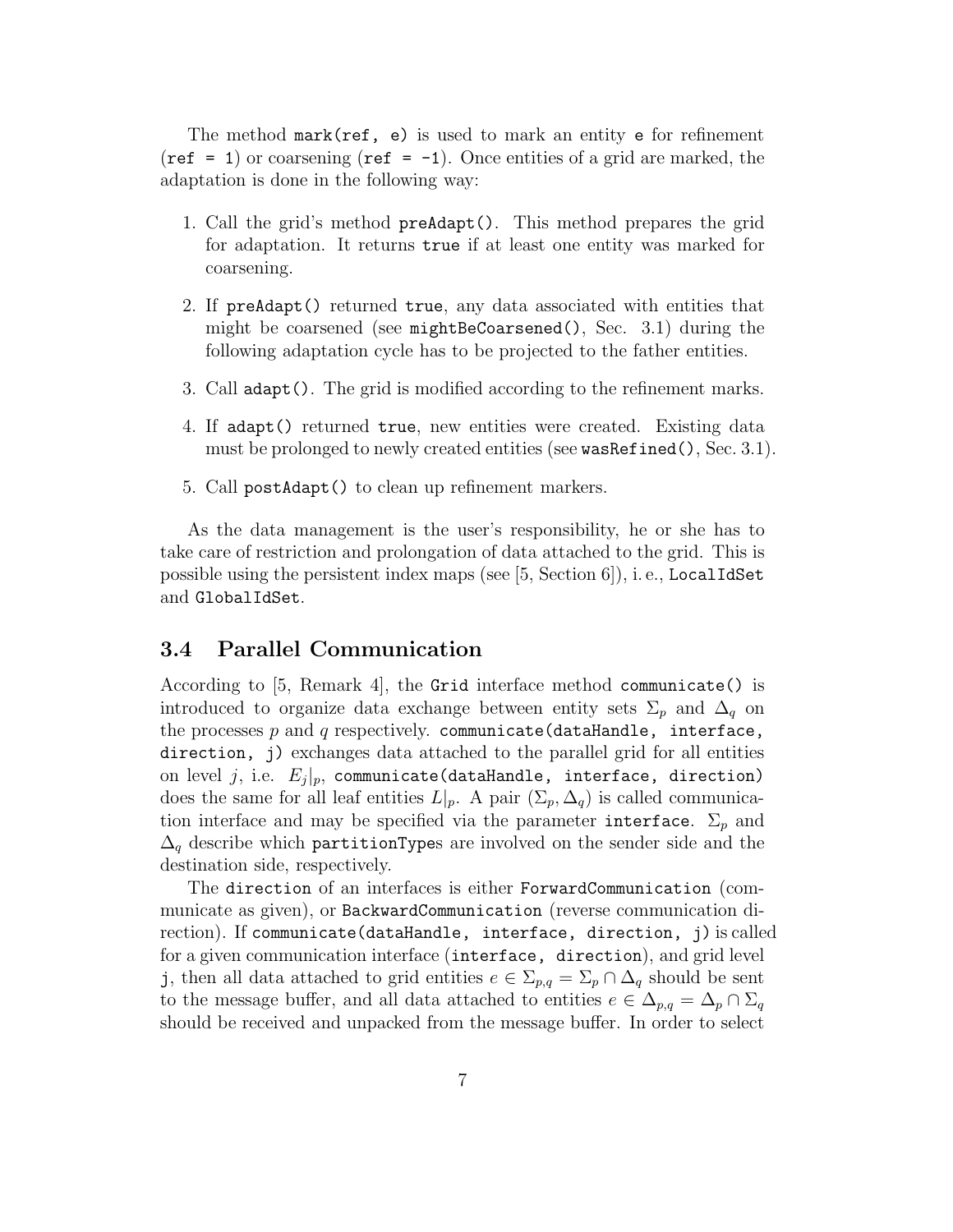the data associated to the entities in  $\Sigma_{p,q}$ ,  $\Delta_{p,q}$  and to prescribe the packing and unpacking mechanisms, a DataHandle object has to be provided by the user.

The DataHandle class provides the methods gather(buffer, e) and scatter(buffer, e, size) to pack and unpack data to and from a message buffer. On invocation of communicate(), gather(buffer, e) is called for each  $e \in \Sigma_{p,q}$  and the data is stored in the message buffer. On the target process scatter(buffer, e, size) is called for all  $e \in \Delta_{p,q}$  to retrieve data from the message buffer.

Apart from parallel communication via communicate(), additional parallel operations are necessary for the implementation of numerical methods. For example, it may be necessary to set barriers to synchronize the processes, or to implement some kind of master-slave communication. For such tasks DUNE offers the CollectiveCommunication class, an abstraction to the basic methods of parallel communication, following the messagepassing paradigm. CollectiveCommunication provides status informations, e.g. size(), the number of processes, and rank(), the rank of the process. It offers basic communication methods, e.g. barrier() and broadcast(data, length, root) and gather(inData, outData, length, root) for distribution and collection of data. Also advanced communication methods, like sum(data), prod(data), min(data), and max(data) are available. These methods perform certain mathematical operations on global data structures, using local operations.

A reference to an instance of CollectiveCommunication is returned by the Grid interface method comm(). It is important to note that the collective communication on a grid does only involve the process set of the grid object which may be a subset of all available processes. Thus it is possible to have several grid objects in one application assigned to different (possibly overlapping) sets of processes.

#### **3.5 Load Balancing**

When local grid adaptation is used in parallel computations it may be necessary to redistribute the grid in order to keep the load balanced that each processor has to handle. The grid interface provides two methods to activate this process: loadBalance() and loadBalance(dataHandle) calculate the load of the grid  $\mathcal{E}|_p$  and repartition the parallel grid, if necessary. When a DataHandle object is passed, also the data associated with the object is redistributed. The gather() method is called to pack user data before an entity is sent to an other process and scatter() unpacks the data on the destination process.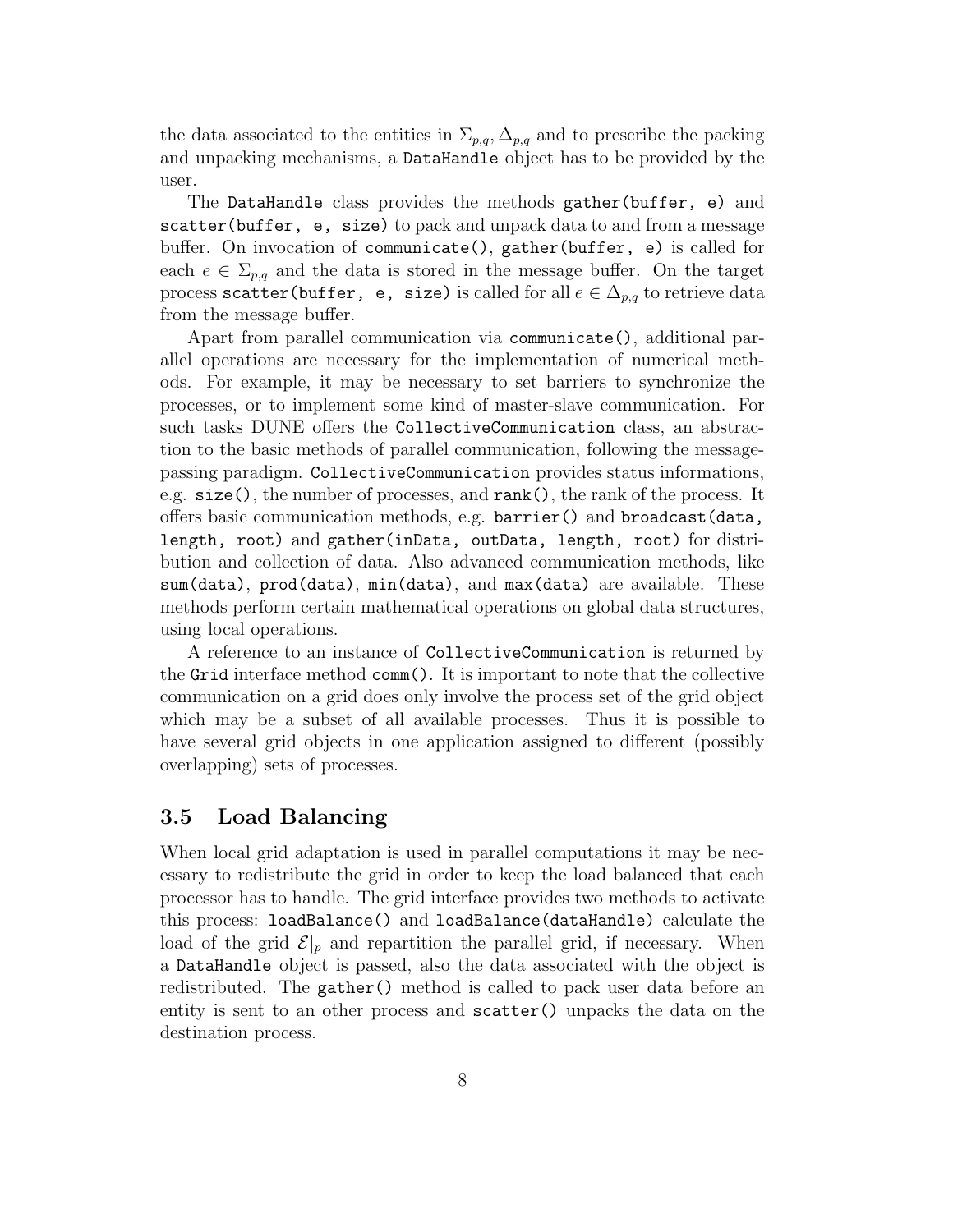### **3.6 Existing Implementations of the DUNE Grid Interface**

At the present state of development, the dune-grid module contains six implementations of the DUNE grid interface. Three of them, YaspGrid, OneDGrid, and SGrid are full grid implementations, while the others are wrappers for legacy code which has to be obtained and installed separately.

- AlbertaGrid: The grid manager of the ALBERTA toolbox [18]. ALBERTA supports simplicial grids in one, two, and three space dimensions with bisection refinement.
- ALUGrid: A parallel 2d and 3d hexahedral and tetrahedral grid with nonconforming refinement, and dynamic load balancing [1, 8].
- OneDGrid: A 1d grid with local mesh refinement.
- UGGrid: The grid manager of the UG toolbox [3]. UG provides a parallel grid manager in two and three space dimensions that supports hybrid meshes with red–green or nonconforming refinement.
- YaspGrid: A structured parallel grid in  $n$  space dimensions.

DUNE release 1.0 includes a prototype implementation of the Grid Interface. Unlike all other grids currently available it implements all optional methods of the grid interface. It is not tuned for efficiency and should be used for debugging and educational purposes only.

SGrid: Prototype implementation of an n-dimensional structured grid in an m-dimensional world.

# **4 Applications**

In this section we will present three DUNE applications. Each of them acts as an example for one of the three design goals.

The first example will show a grid-independent discretization, which runs on all grids available in the dune-grid module. The discretization can take advantage of certain grid features, like local mesh refinement, if available. This allows to directly compare the speed and accuracy of different grid managers.

The second example examines the overhead introduced by the abstract interface. It compares an explicit finite volume scheme implemented on the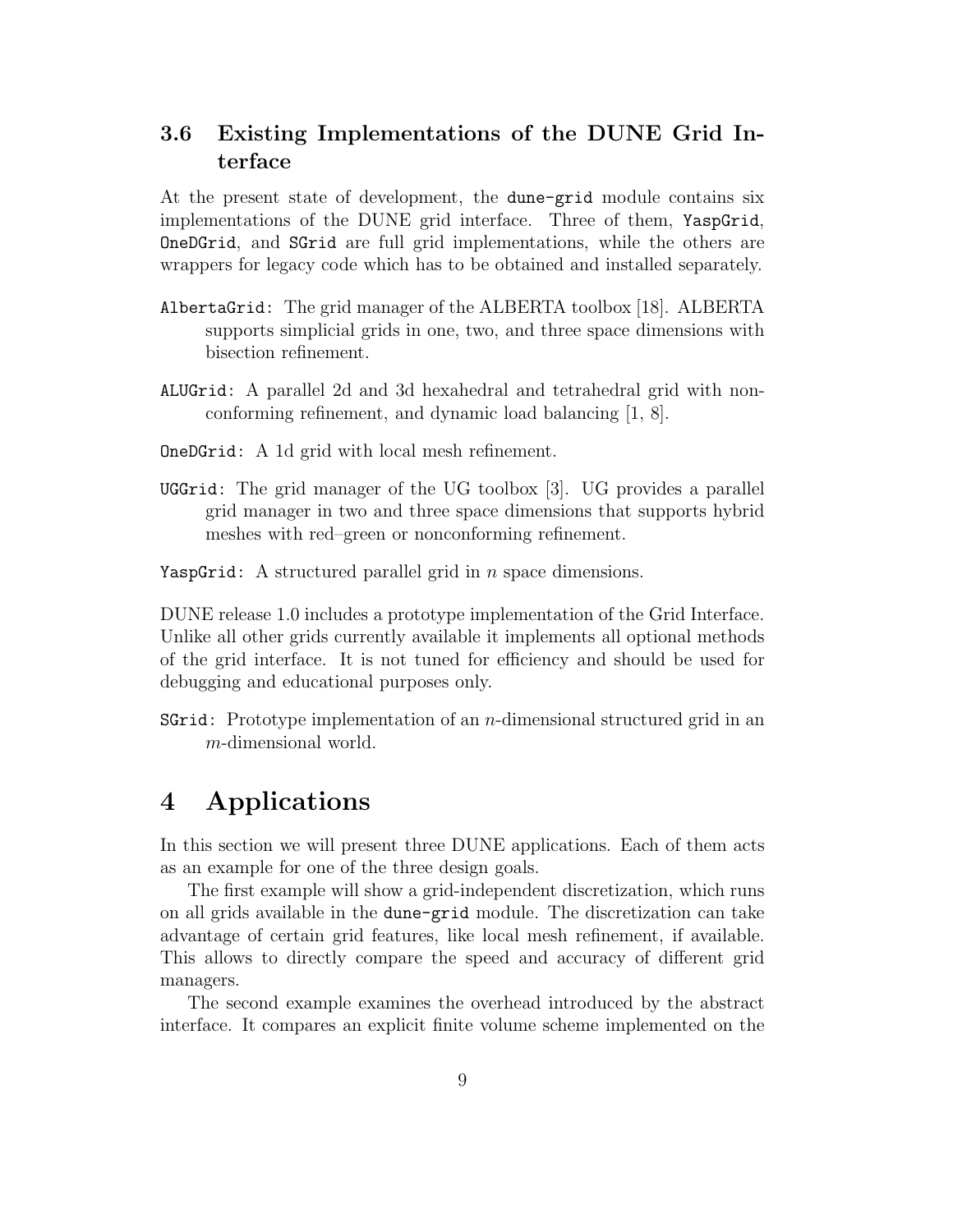DUNE grid interface with an implementation based directly on the underlying grid. We have chosen an algorithm which consists to a large part of grid operations and should therefore suffer a lot from additional overhead. The example will show that even in this very challenging case the performance loss is within an acceptable range, compared to the benefits one can gain from the abstract interface.

In the last example we will show a second use of legacy code through the abstract interface. In fact, not only does the interface separate the grid implementation from the application, but it also cleanly separates the different grid implementations from each other. This way it is possible to combine several legacy grid managers and newly-implemented DUNE grids in a single application. This opens new possibilities, for example, for multi-physics and domain-decomposition applications.

### **4.1 Grid Independent Programming – Generic Discretization of an Elliptic PDE**

We consider the second order elliptic model problem

$$
-\Delta u = f \quad \text{in } \Omega = (-1/2, 1/2) \times (0, 1) \times (0, 1), \tag{1a}
$$

$$
-\nabla u \cdot \mathbf{n} = 0 \qquad \text{on } \Gamma_N = \{(x, 0, z) \mid -1/2 < x < 0, \ 0 < z < 1\},\tag{1b}
$$

$$
u = g \qquad \text{on } \Gamma_D = \partial\Omega \setminus \Gamma_N \tag{1c}
$$

where the right hand side  $f$  and Dirichlet boundary conditions  $g$  have been chosen such that the solution  $u$  is

$$
u(r, \varphi, z) = r^{\frac{1}{2}} \sin\left(\frac{\varphi}{2}\right) 4z(1-z)
$$

in cylindrical coordinates. The solution is depicted graphically in Figure 1. It has a singularity along the line  $(1/2, 0, z)$ .

Eqs. (1a)-(1c) are solved numerically using standard conforming  $P_1$  finite elements on adaptively refined grids using a residual-based error estimator  $||u - u_h||_1 \leq C \sqrt{\sum_{e \in L^0} \eta_e^2}$  with the local estimators

$$
\eta_e = h_e \|f\|_{0,e} + \frac{1}{2} h_e^{1/2} \|[\nabla u \cdot \mathbf{n}]\|_{0,\partial e \setminus \Gamma_D}.
$$

The generic implementation of the adaptive finite element method works on grids of all element types and space dimensions, as well as with conforming and nonconforming refinement (hanging nodes). Figure 1 shows two such grids. One is a simplicial grid with bisection refinement (generated with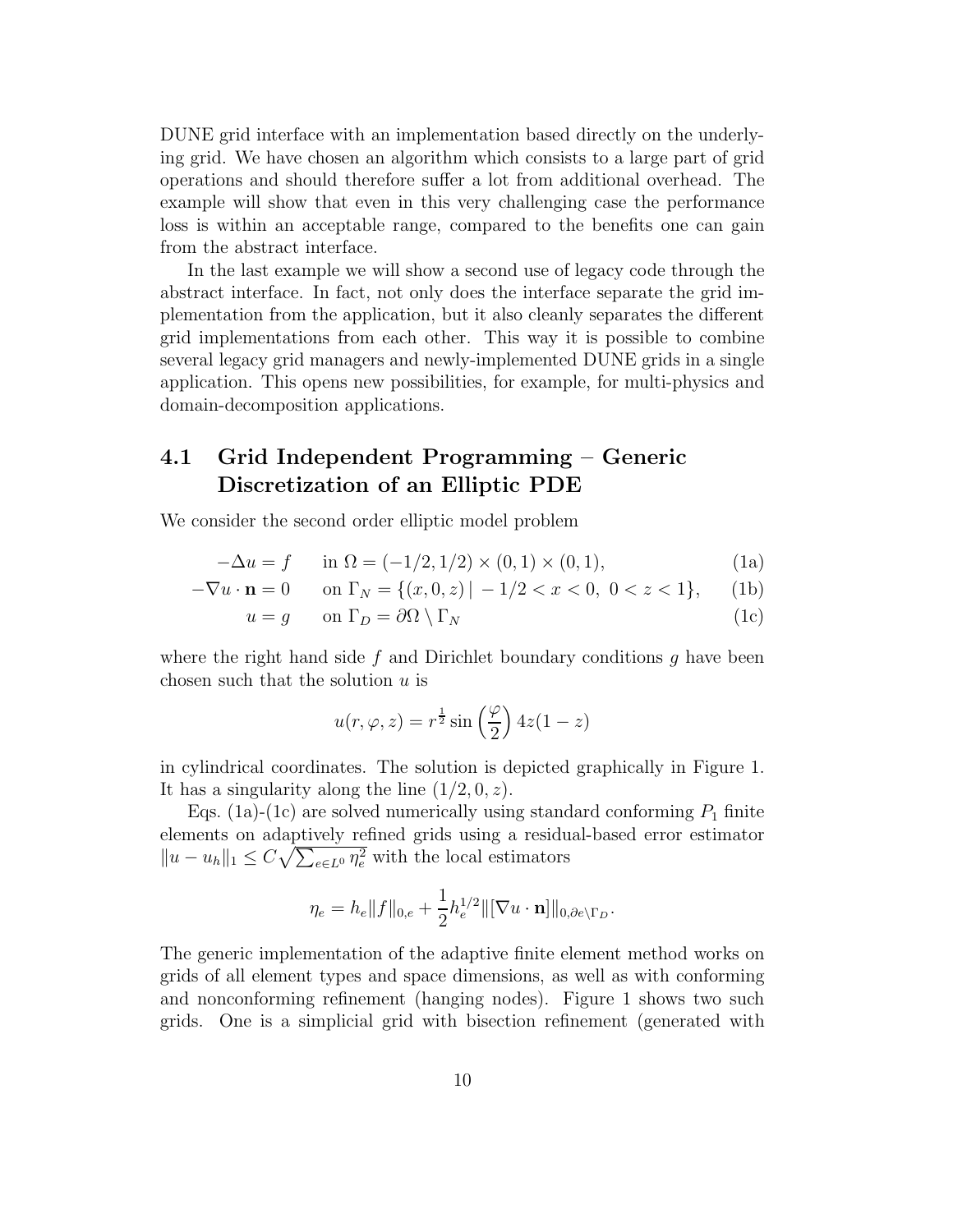

Figure 1: Interpolated analytical solution for the elliptic model problem and adaptively refined grids generated with AlbertaGrid and UGGrid.



Figure 2: Comparison of error versus number of degrees of freedom and CPU time for various grids in three space dimensions.

AlbertaGrid), the other is a grid consisting of hexahedra, pyramids and tetrahedra with red/green type refinement (generated with UGGrid).

Figure 2 shows the  $L_2$  norm of the discretization error with respect to the number of degrees of freedom using various types of grid refinement. The refinement strategy refines a fraction  $0 < \alpha \leq 1$  of the elements with largest local indicators  $\eta_e$ . In the computations we have chosen  $\alpha = 0.14$  for the grids subdividing one element into eight elements and  $\alpha' = (1 + 7\alpha)^{1/3} - 1$  for the bisection grid (this results in approximately the same number of elements after three bisection steps).

The generic implementation now allows for a comparison of different grid refinement techniques. The graph in Fig. 2 shows that all adaptive grids provide the same asymptotic convergence order (as indicated by the slope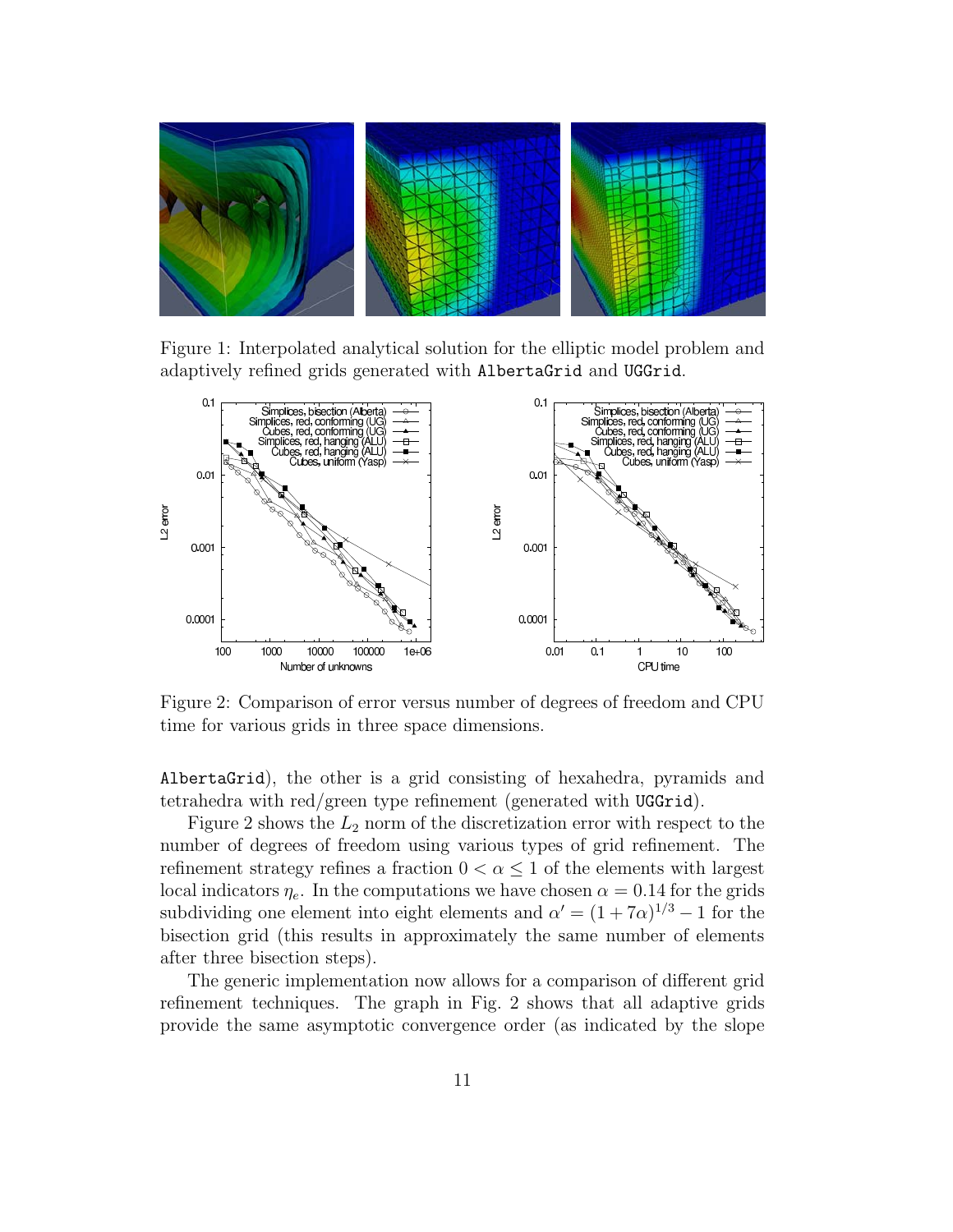Table 1: Wall-time and time per degree of freedom for different grid implementations, the number of degrees of freedom  $(N)$ , relative time for various components of the adaptive algorithm and the  $L_2$  error. Meaning of the abreviations: MAT: construction of the sparsity pattern, ASS: the matrix assembly, SLV: the linear solver (CG with Gauß-Seidel), EST: the error estimator, ADP: the adaptation (consisting of grid refinement REF and vector reorganization but excluding error estimation), REF: the grid refinement.

| Grid        | N      | T[s]  | $\frac{1}{N} \mu s $ | Relative Times [%] |     |            |            | Error |            |                     |
|-------------|--------|-------|----------------------|--------------------|-----|------------|------------|-------|------------|---------------------|
|             |        |       |                      | MAT                | ASS | <b>SLV</b> | <b>EST</b> | ADP   | <b>REF</b> |                     |
| s, Alberta  | 496304 | 117.8 | 237                  | 11                 | 14  | 4.8        | 39         | 32    | 7.9        | $77 \cdot 10^{5}$   |
| s, UG       | 493030 | 175.3 | 356                  | 11                 | 17  | 6.1        | 29         | 37    | 33         | $8.3 \cdot 10^5$    |
| s, ALUGrid  | 537515 | 134.8 | 251                  | 24                 | 24  | 6.2        | 28         | 18    | 3.9        | $12.7 \cdot 10^5$   |
| c. UG       | 365891 | 59.6  | 163                  | 14                 | 25  | 8.4        | 26         | 26    | 22         | $13.3 \cdot 10^5$   |
| c, ALUGrid  | 360118 | 42.2  | 117                  | 26                 | 30  | 10         | 22         | 12    | 2.4        | $14.7 \cdot 10^5$   |
| c, YaspGrid | 274625 | 19.7  | 72                   | 22                 | 34  | 14         | 25         | 5.1   | 0.0        | $59.0 \cdot 10^{5}$ |

in the log-log plot) but the constants are different. Uniform mesh refinement (YaspGrid) is clearly asymptotically worse. The best results are obtained with simplices and bisection refinement (generated by AlbertaGrid) followed by simplicial and cube grids with conforming closure (generated with UGGrid). Last are the simplicial and cube grids with hanging nodes (generated with ALUGrid).

Table 1 shows timings for different parts of the adaptive algorithm on the different grids. All times are given in seconds and have been measured on a Laptop-PC with an Intel T2500 Core Duo processor with 2.0 GHz, 667 MHz FSB and 2 MB L2 cache using the GNU  $C++$  compiler in version 4.0 and -O3 optimization. For solving the linear system a conjugate gradients solver preconditioned with symmetric Gauß-Seidel was used (residual norm reduction 10−<sup>3</sup>). The following things can be observed:

- Simplicial grids with bisection refinement (AlbertaGrid) are fastest in terms of error versus number of unknowns. Note, however, that three times as much adaptation steps are necessary unless bisection is applied multiple times without intermediate computation. Therefore, the cube grids are typically more efficient in terms of error versus CPU time (see Fig. 2).
- For the accuracy 10−<sup>4</sup> ALUGrid with cubes is fasted followed by UGGrid with cubes and AlbertaGrid with simplicial bisection refinement.
- Evaluation of the residual-based error estimator is more costly on the simplicial meshes as compared to the cube meshes due to the larger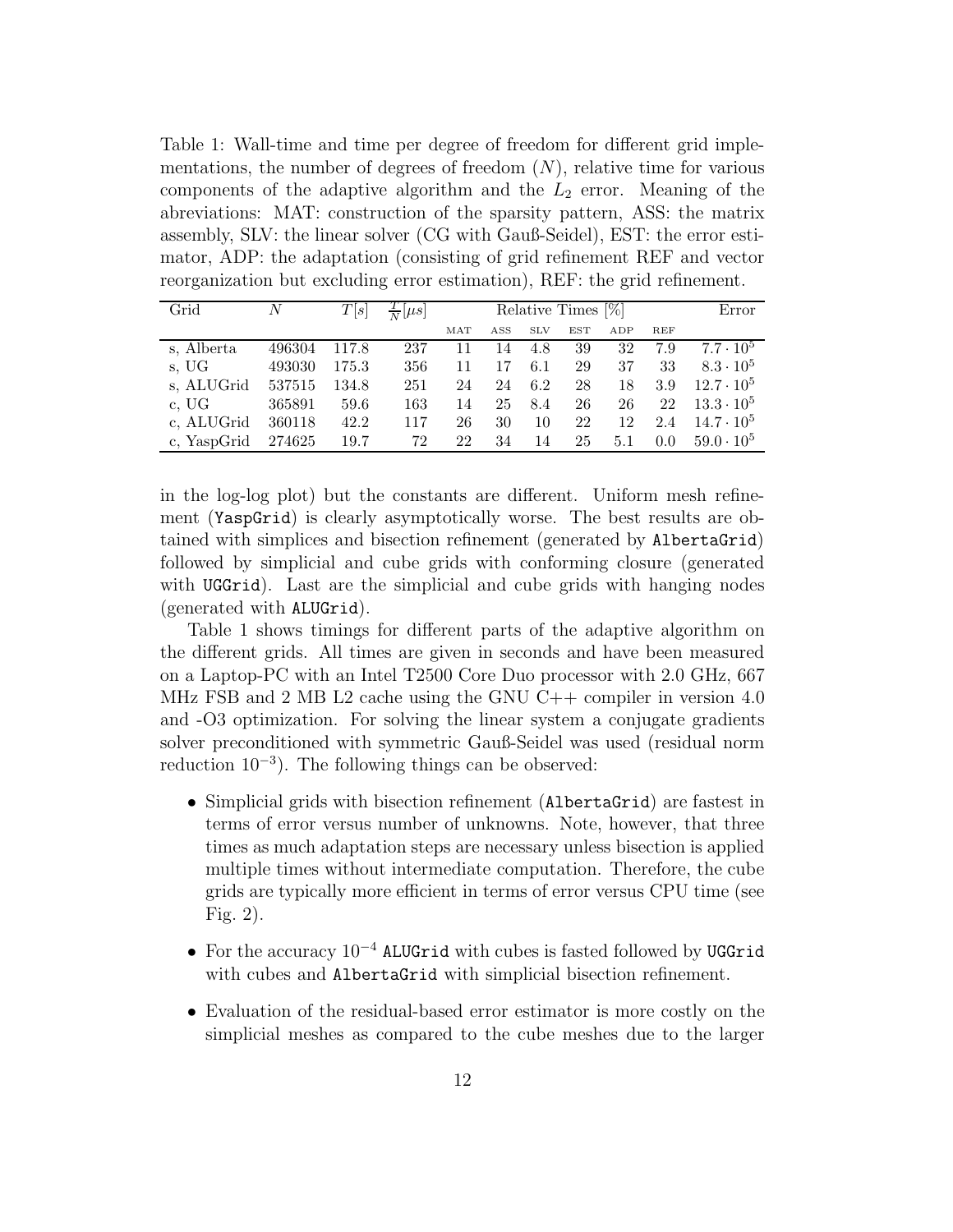

Figure 3: Setting for the forward-facing step problem.

number of faces relative to vertices.

- In the implementations based on ALBERTA and ALUGrid refinement of the grid is cheap and most of the time for grid adaptation is spent in the reorganization of the vector of unknowns. For UGGrid it is exactly the opposite.
- The structured grid is about three times faster than the unstructured AlbertaGrid for the same number of unknowns. Memory requirements are about four times lower for the structured grid (the memory required is the memory for the sparse matrix).

### **4.2 Efficiency of the Grid Interface – Forward Facing Step**

In this example we examine the efficiency of the grid interface. We will measure the performance loss caused by the DUNE interface layer. An implementation of the model problem using the DUNE interface will be compared with one using the underlying grid manager directly.

The governing equations are the compressible Euler equations of gas dynamics (see [15, Section 5.1]). The forward-facing step benchmark problem [28] for a perfect gas law with  $\gamma = 1.4$  is used. The domain is shown in Figure 3. The initial data is  $\mathbf{U}_i^0 = (\rho_0, (\rho u)_0, 0, 0, e_0)$  with the initial density  $\rho_0 = 1.4$ , the initial product of density and velocity  $(\rho u)_0 = 4.2$ , and the initial energy  $e_0 = 8.8$ . The Dirichlet inflow boundary condition, described by the initial value, remains constant over time. This leads to a Mach three flow in the "wind-tunnel".

The numerical scheme is a time-explicit Riemann-solver-based locally adaptive finite volume scheme, described in [9, 19]. Note that the implementation of the flux functions describing this Riemann solver is the same for both implementations as we want to study only the performance loss introduced by the grid interface.

For each time step the algorithm consists of five parts: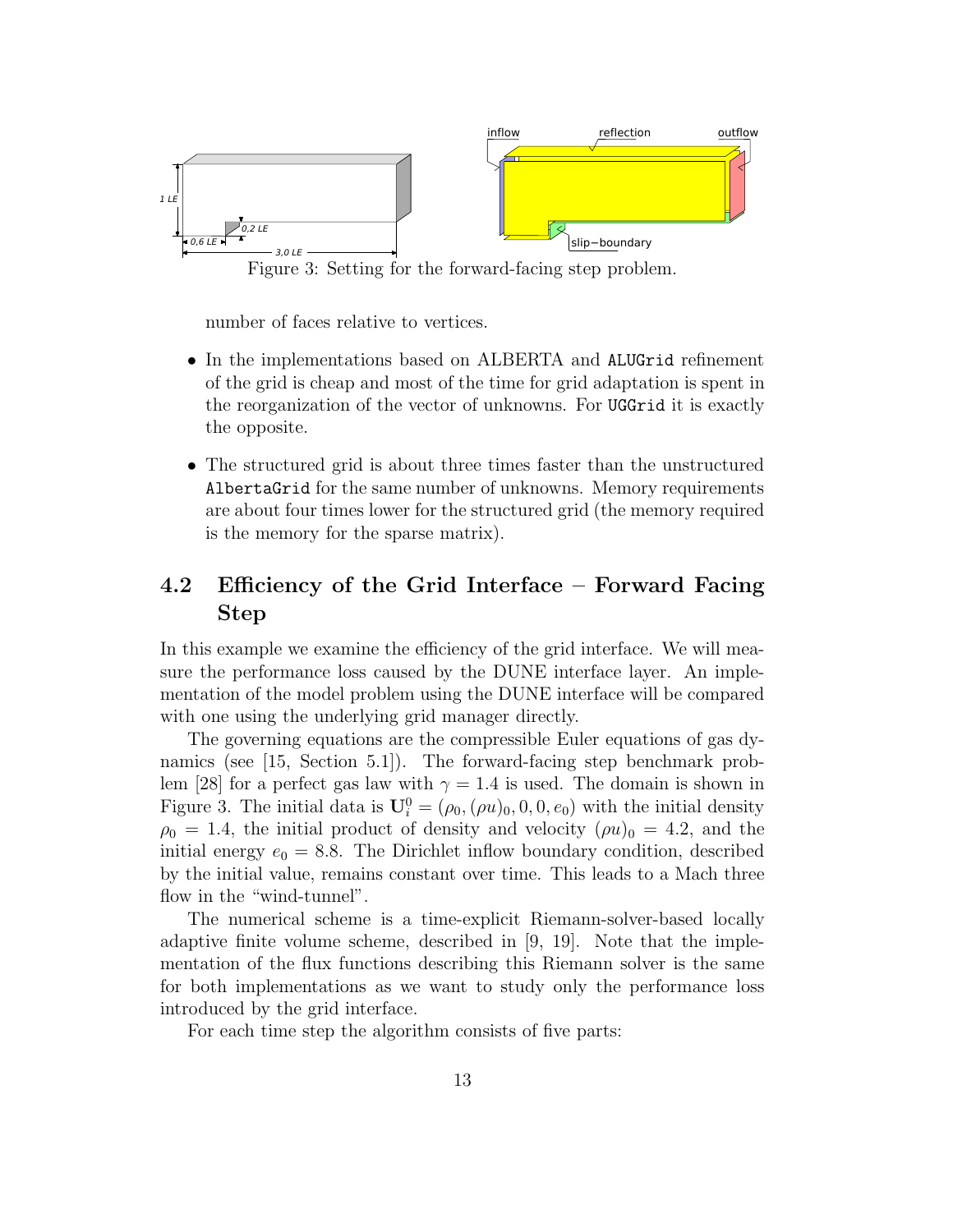



Figure 4: Density distribution and corresponding grid at computational time  $T = 3$  on 16 processors using ALUGrid.

- **Communication of the Solution:** Distribute the old solution among all processes.
- **Flux Evaluation:** For each leaf entity evaluate the flux from the neighboring leaf entities. During this step the maximal admissible local time step size is computed.
- **Communication of Global Time Step:** Calculate the global time step from the local time steps computed during the flux evaluation.
- **Evolution:** Compute the conservative quantities at the next time step by evolving the current ones according to the flux.
- **Adaptation and Load Balancing:** Refinement and coarsening of the grid as well as re-partitioning is done. A detailed description can be found in [19].

Flux evaluation, evolution, adaptation and load balancing strongly involve grid operations. For comparison the run-times for these three steps will be measured.

The described algorithm was implemented once using ALUGrid only via the DUNE interface and again using the ALUGrid legacy methods and data structures directly. The simulations were performed on the HP XC6000 Linux Cluster at the SSC Karlsruhe using  $P = 4, 8, 16,$  and 32 processors. In Figure 4 one can see the density distribution for the 16 processor run with ALUGrid in three space dimensions.

Figure 5 shows the average total run-time per time step as well as the run-times for the computation of the fluxes, the evolution step, and the grid adaptation per time step averaged in the time interval [1.5, 2.0]. The results from the start of the simulation were excluded since at that stage the grid is too coarse to reach meaningful conclusions on 32 processors. Our results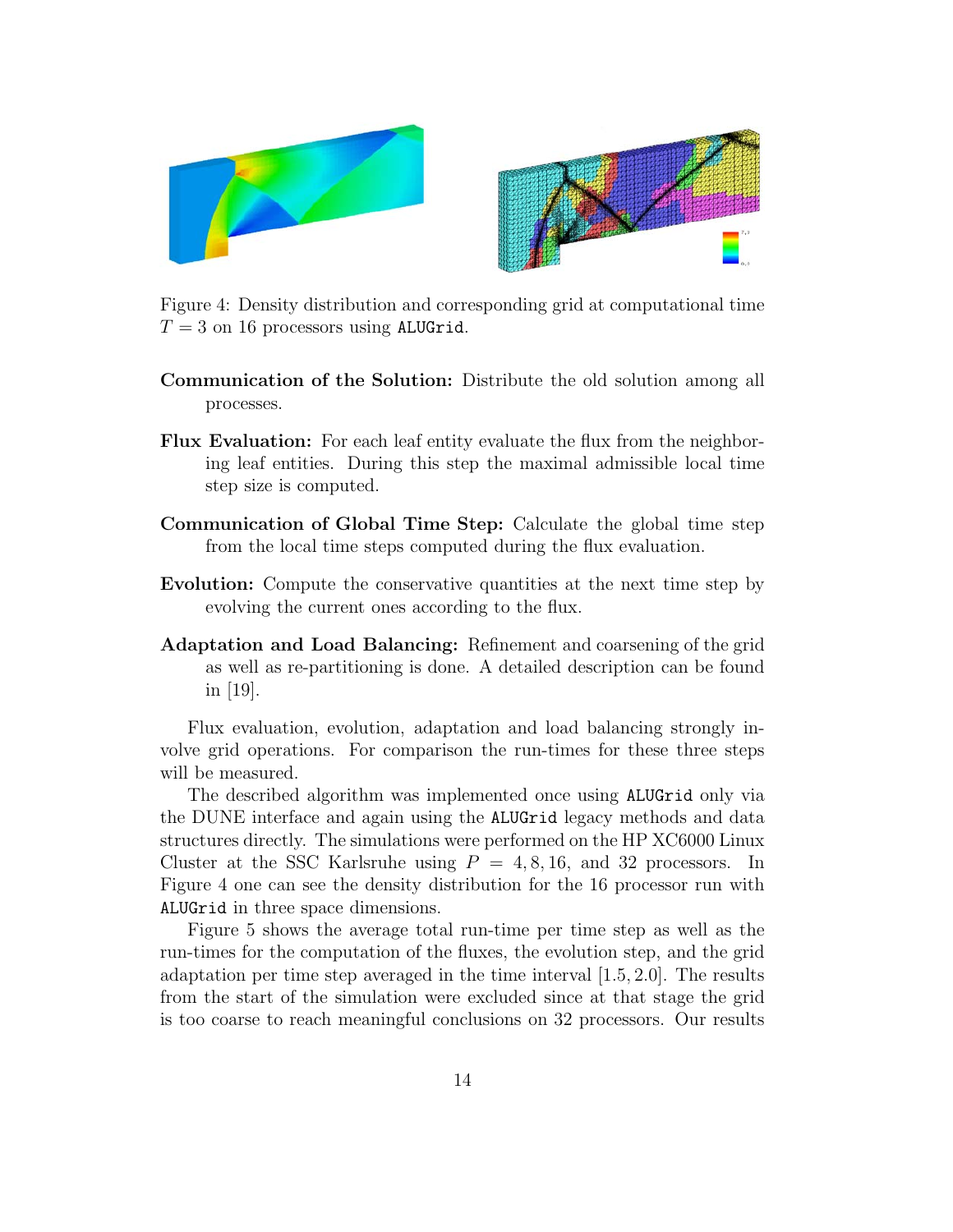

Figure 5: Total run-time and run-time for selected parts of the algorithm. Computations are done for  $P = 4, 8, 16, 32$  processors.

|                  | Relative performance loss [%] |        |        |       |  |  |  |
|------------------|-------------------------------|--------|--------|-------|--|--|--|
| $\boldsymbol{P}$ | flux                          | evolve | adapt. | total |  |  |  |
| $\overline{4}$   | 7.8                           | $-5.0$ | 9.3    | 12    |  |  |  |
| 8                | 7,5                           | $-5.0$ | 9.2    | 12    |  |  |  |
| 16               | 6.9                           | $-5.0$ | 9.2    | 11    |  |  |  |
| 32               | 4.9                           | $-5.0$ | 9 T    |       |  |  |  |

Table 2: Performance loss due to the DUNE grid interface. Total loss and loss within selected parts of the algorithm with respect to the total run-time of the DUNE implementation are shown.

demonstrate that the DUNE interface hardly reduces the efficiency of the numerical scheme, which confirms the observations from [4].

Table 2 shows the relative contribution to the performance gap from the grid-related parts of the algorithm. Although the explicit finite volume scheme is very challenging for a general grid interface, the difference between the original code and the DUNE code in the overall run-time is small (about  $9\% - 12\%$ ). While the DUNE code is inferior especially in the adaptation and flux computation it is more efficient than the legacy code when evolving the quantities to the next time step.

The major difference between the implementation of the scheme in DUNE compared to using ALUGrid directly concerns the storage of the data. In the ALUGrid implementation, the data is stored directly in the objects representing the grid entities. As during the flux computation and the grid adaptation phase the data is accessed along with the grid entities and their geometric information the data access is very efficient since it is already loaded into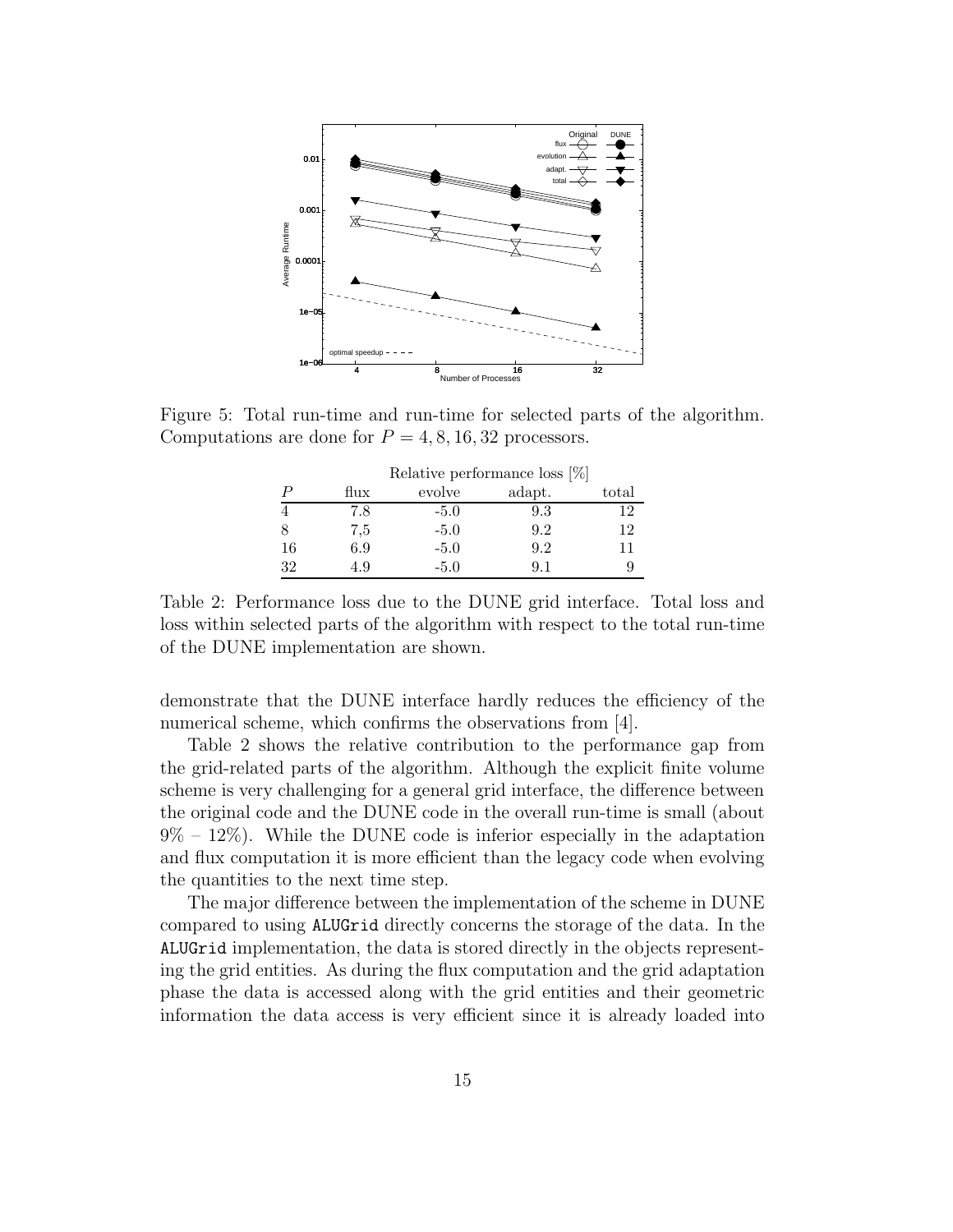| original code    |        |                      |                      | <b>DUNE</b> |         |                      |                      |  |
|------------------|--------|----------------------|----------------------|-------------|---------|----------------------|----------------------|--|
| $\boldsymbol{P}$ | s      | $S_{4\rightarrow P}$ | $E_{4\rightarrow P}$ |             | T<br> s | $S_{4\rightarrow P}$ | $E_{4\rightarrow P}$ |  |
| 4                | 0.0089 |                      |                      |             | 0.0101  |                      |                      |  |
| 8                | 0.0046 | 1.93                 | 0.97                 | 8           | 0.0052  | 1.95                 | 0.97                 |  |
| 16               | 0.0024 | 3.72                 | 0.93                 | 16          | 0.0027  | 3.78                 | 0.94                 |  |
| 32               | 0.0013 | 7.01                 | 0.88                 | 32          | 0.0014  | 7.26                 | 0.91                 |  |

Table 3: Speedup and efficiency of the original code and the DUNE implementation, measured with respect to a run with four processors using a fixed-size problem.

the cache. This is true for other time explicit schemes, too. Furthermore the reorganization of the grid during the adaptation process is very efficient since storage space for the data is automatically allocated together with the geometric information for the new entities. Since grid adaptation is performed in each time step, the time needed for the grid modification is comparable to the cost of the numerical scheme (about 20% of the overall time for both implementations).

When updating the current solution to the new time step, data storage in a consecutive vector separate from the grid in DUNE becomes a significant advantage. The legacy ALUGrid implementation is forced to do a grid traversal, which reduces the bandwidth available for the vector update. The DUNE implementation mainly accesses a vector and can fully utilize the memory bandwidth. Here DUNE can compensate a part of the performance loss. On 32 processors the loss in flux step and the benefit in the update step cancel each other. Note that for implicit schemes this cache efficiency advantage will be even bigger in the linear algebra used.

Performance tests show that for this problem both codes have a parallel efficiency which is close to optimal. In addition we also demonstrate the parallel efficiency of the code using the definitions of speedup  $S_{4\rightarrow P}$  (speedup from 4 to P processes) and  $E_{4\rightarrow P}$  (efficiency from 4 to P processes) from [8]. Since we study a fixed size problem, the parallel overhead increases with the number of processors while the cost of the numerics decreases. Hence we cannot expect optimal efficiency in this case.

The corresponding values for the original code and the DUNE code are shown in Table 3 (left) and Table 3 (right), respectively. We observe that the efficiency is quite high (around 90%) and that the values are approximately the same for both implementations of the algorithm.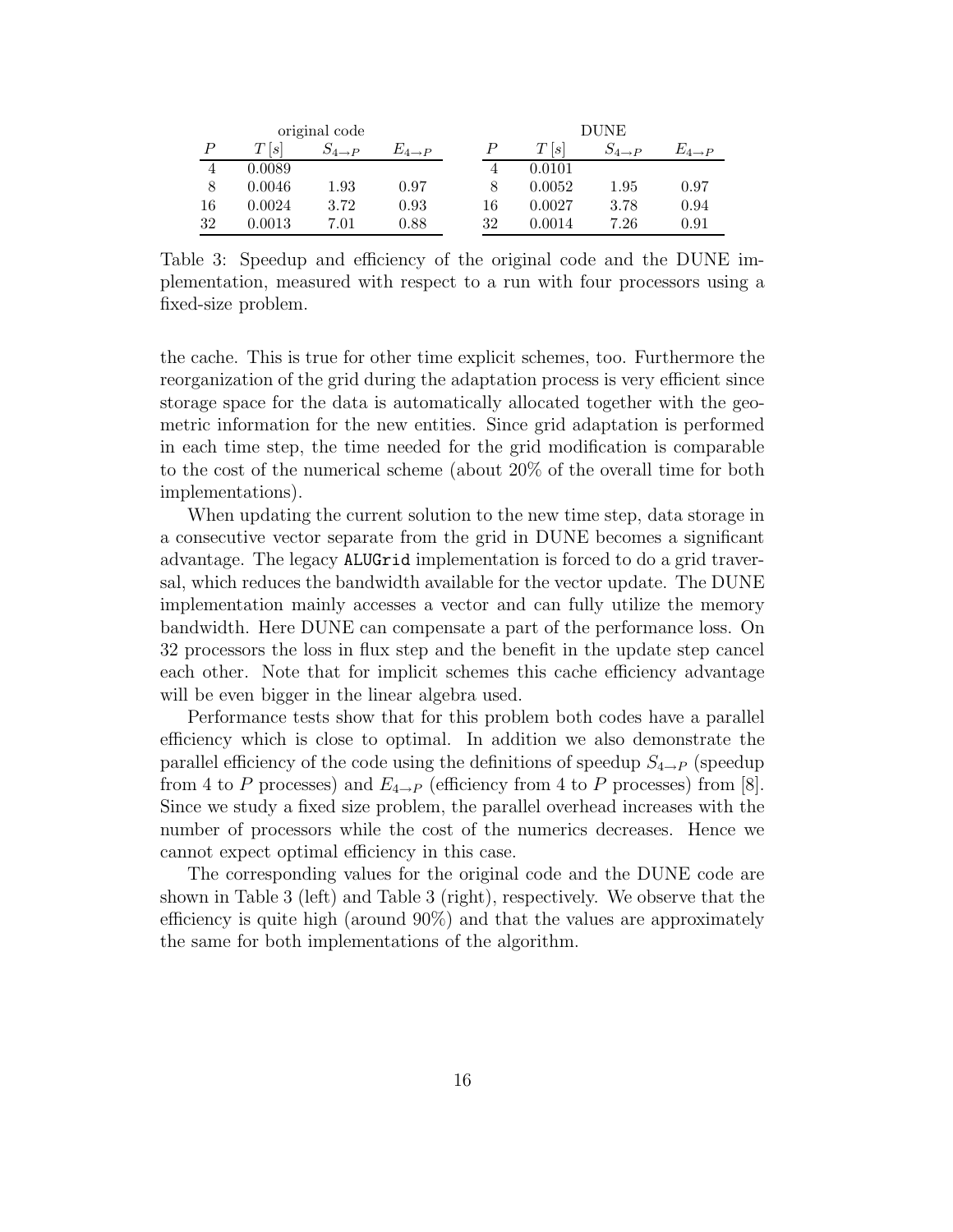

Figure 6: Two-body contact problem. Left: coarse grids, right: schematic view.

### **4.3 Coupling Different Grid Implementations – A Contact Problem**

In this last example we will show the use of more than one grid manager in a single application. We use a two-body contact problem from linear elasticity. It models the mechanical behaviour of two elastic bodies which undergo small deformations and possibly come into contact with each other. More formally, consider two disjoint domains  $\Omega_1$ ,  $\Omega_2$  in  $\mathbb{R}^d$ ,  $d \in \{2,3\}$ . The boundary  $\Gamma_i = \partial \Omega_i$ ,  $i \in \{1, 2\}$ , of each domain is decomposed in three disjoint parts  $\Gamma_i = \Gamma_{i,D} \cup \Gamma_{i,N} \cup \Gamma_{i,C}$ . Let  $\mathbf{f}_i \in (L_2(\Omega_i))^d$  be body force density fields,  $\mathbf{h}_i \in (H^{1/2}(\Gamma_{i,D}))^d$  be prescribed boundary displacements, and  $\mathbf{t}_i \in (H^{-1/2}(\Gamma_{i,N}))^d$  be fields of surface tractions. Then we look for functions  $\mathbf{u}_i \in (H^1(\Omega_i))^d$  which fulfill

$$
-\operatorname{div}\sigma(\mathbf{u}_i) = \mathbf{f}_i \tag{2a}
$$

$$
\mathbf{u}_i = \mathbf{h}_i \qquad \text{on } \Gamma_{i,D}, \tag{2b}
$$

$$
\sigma(\mathbf{u}_i)\mathbf{n} = \mathbf{t}_i \qquad \text{on } \Gamma_{i,N}, \tag{2c}
$$

where **n** is the outward unit normal, the stress tensor  $\sigma$  is defined as  $\sigma(\mathbf{u}) =$  $\frac{E}{1+\nu}$  ( $\epsilon + \frac{\nu}{1-2\nu}$  tr  $\epsilon I$ ), and  $\epsilon(\mathbf{u}) = \frac{1}{2}(\nabla \mathbf{u} + \nabla \mathbf{u}^T)$  is the linear strain tensor. In addition, the following contact condition is stated. When modelling contact in linear elasticity it is usually assumed that the areas where contact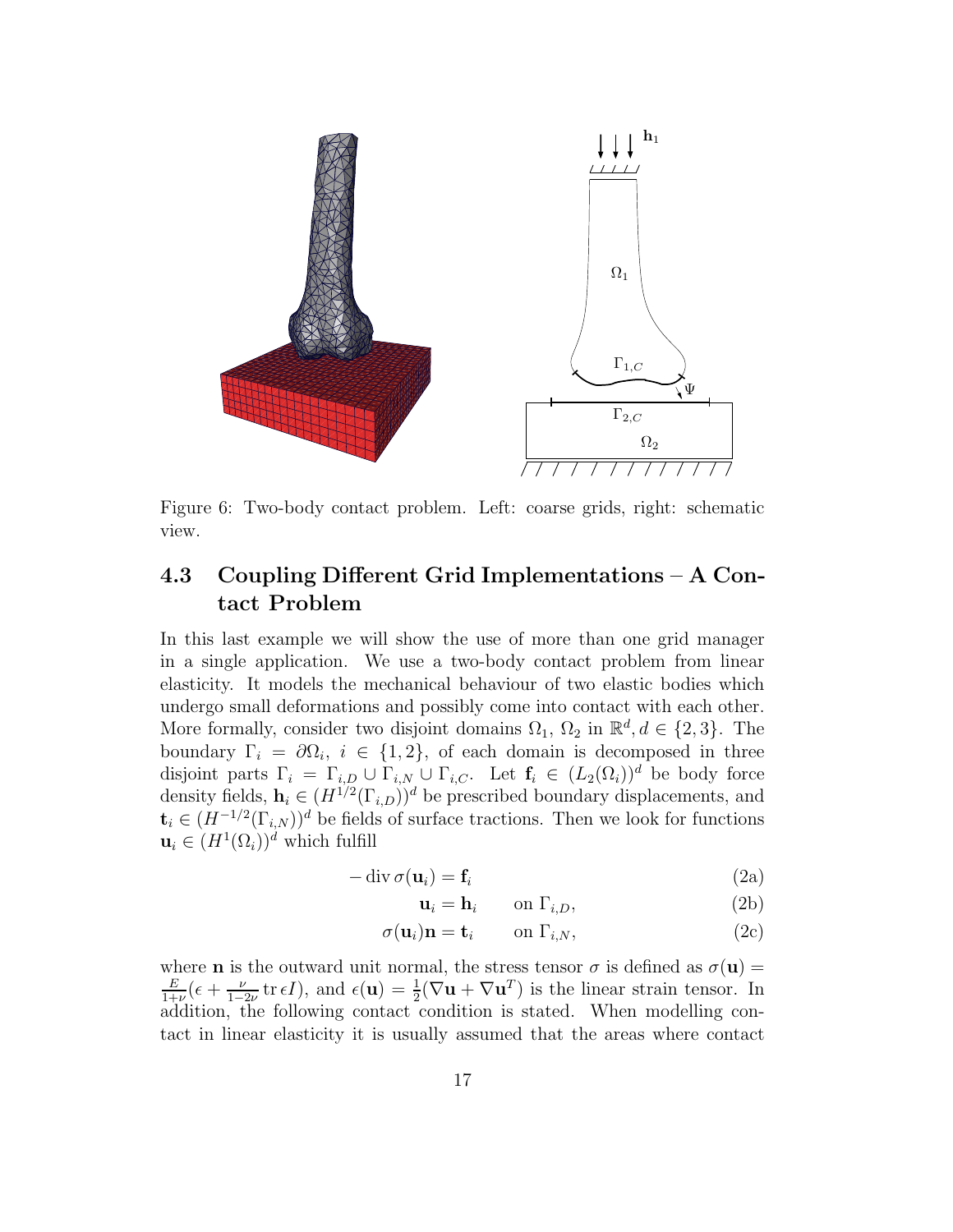

Figure 7: Two-body contact problem. Left: close-up view of the deformed solution, right: vertical cut through the von-Mises stress field.

occurs will be subsets of parts of the boundary  $\Gamma_{1,C}$ ,  $\Gamma_{2,C}$ , chosen a priori. These two contact boundaries are then identified using a homeomorphism  $\Psi : \Gamma_{1,C} \to \Gamma_{2,C}$ . With this identification it is possible to define an initial distance function  $g : \Gamma_{1,C} \to \mathbb{R}$ ,  $g(x) = ||\Psi(x) - x||$ . The contact condition then states that the relative normal displacement of any two points x,  $\Psi(x)$ should not exceed this normal distance, in formulas

$$
\mathbf{u}_1|_{\Gamma_{1,C}} \cdot \mathbf{n}_1 + (\mathbf{u}_2 \circ \Psi)|_{\Gamma_{2,C}} \cdot \mathbf{n}_2 \le g. \tag{3}
$$

This condition can be derived as a linearization of the actual nonpenetration condition and is reasonable to use in the context of linear elasticity [11].

For the discretization of the problem we use first order Lagrangian elements. In order to retain optimal error bounds even in the presence of the contact condition, we use mortar elements for its discretization. That is, (3) is discretized not by its node-wise equivalent but in a weak form requiring

$$
\int_{\Gamma_{1,C}} \left[ \mathbf{u}_1 |_{\Gamma_{1,C}} \cdot \mathbf{n}_1 + (\mathbf{u}_2 \circ \Psi)|_{\Gamma_{2,C}} \cdot \mathbf{n}_2 \right] \theta \, ds \le \int_{\Gamma_{1,C}} g \theta \, ds \tag{4}
$$

for all  $\theta$  from a suitable cone of mortar test functions defined on  $\Gamma_{1,C}$  [27]. The resulting discrete obstacle problem is solved with a monotone multigrid method as described by Kornhuber et al. [13].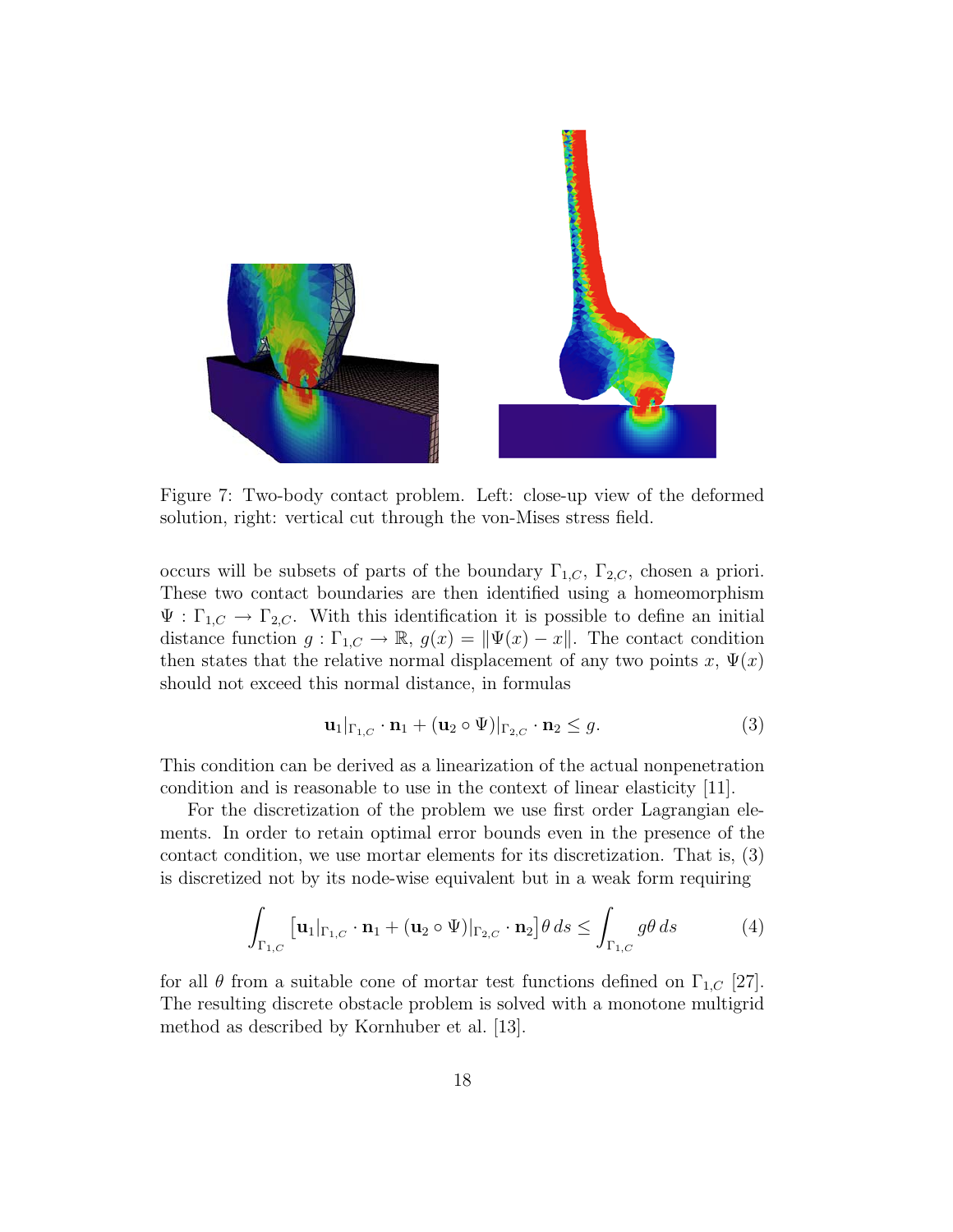As the geometry of our problem we choose the distal part of a human femur being pressed onto a block-shaped foundation. The femur geometry is taken from the Visible Human data set [26] and a tetrahedral grid is generated using the Amira mesh generator [22]. As the grid implementation we chose UGGrid for its high geometry flexibility. In addition to being able to handle arbitrary grids with several element types it allows to use automatically parametrized boundaries as described in [14].

For the obstacle we choose the SGrid implementation, which is the prototypical implementation of a uniform hexahedral grid. The C++ methods that assemble Equations (2) and (4) take the data types of the grids as template parameters and instantiate with no problem even when two different grid implementations are used. Besides the construction of the multigrid transfer operators, which also depend on the grids via template parameters, the monotone multigrid solver is a purely algebraic algorithm and therefore independent of the grid types.

The coarse grids consist of 3787 tetrahedra for the bone and 2000 hexahedra for the obstacle. Material parameters are  $E = 17GPa$ ,  $\nu = 0.3$  for the bone and softer  $E = 250 \text{MPa}$ ,  $\nu = 0.3$  for the obstacle. The latter is clamped at its base, whereas a uniform displacement of 3 mm downward is prescribed on the top section of the bone (see Fig. 6). The bone serves as the nonmortar domain. During computation the bone grid is refined twice using a Zienkiewicz-Zhu error estimator [30]. Accordingly, the obstacle grid is twice refined uniformly. The resulting grids have 104305 and 128000 elements, respectively, and the resulting linear system contains 472683 variables. The result can be seen in Fig. 7, where the left shows a close-up of the refined grid in the contact region and the right a vertical cut through the von-Mises stress field.

## **5 Conclusions and Future Work**

We have shown that it is possible to provide an abstract template-based representation for parallel grids used in scientific computing. The basic feature of our approach is the clear separation of the underlying data structures and the algorithms via a slim grid interface.

By writing code adhering to the presented interface the programmer has the flexibility to use the same code on grids supporting different features, e. g., unstructured and structured grids. This allows the reuse of existing algorithms on new (specialized) grids. It is possible to write simulation codes although a specialized grid implementation needed for production code is not yet fully available. We have shown that it is easily possible to evaluate differ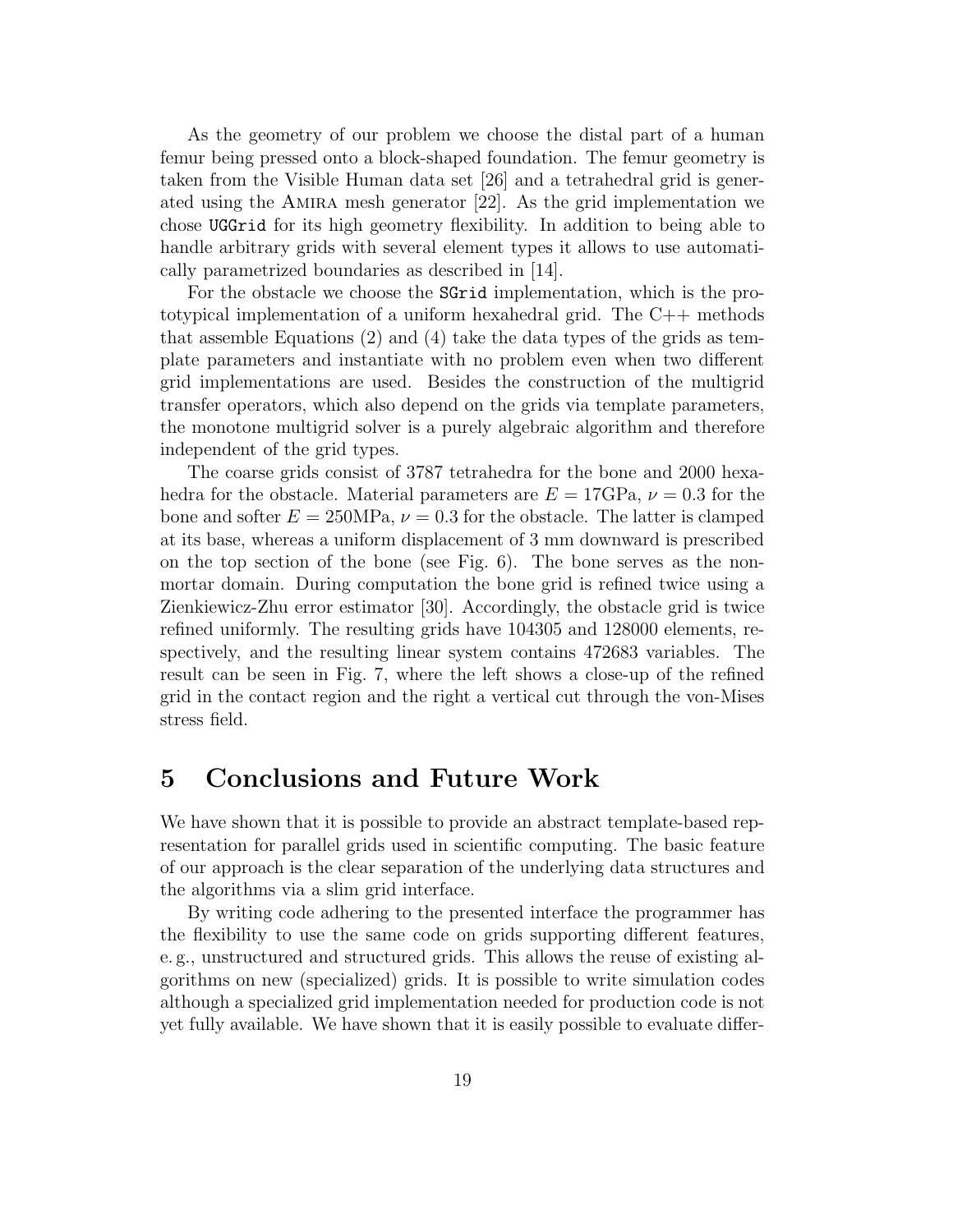ent (adaptive) grid implementations for a problem allowing the user to choose the most efficient solution for his or her current problem and algorithm.

By using the presented generic programming approach in  $C++i$  it is possible to get this kind of flexibility without sacrificing the run-time efficiency of the code. This allows combining the efficiency of the programmer with efficiency of the program. We showed this by comparing a well established parallel production code with a (partial) reimplementation using the same grid via our new grid interface.

The flexibility achieved by the presented approach allows coupling of existing legacy codes working on different grids. We showed that it is possible to compute coupled problems on different grids by combining different implementations.

The presented generic grid interface is far more powerful and flexible than shown with the currently available grid managers. Further grid managers for other special application scenarios, e.g. spherical grids, are easily implemented.

So far, unified interfaces exist only for the grid managers and the linear algebra. For the future it is important to design and implement a discretisation module linking the two crucial parts. This task is currently being worked on.

# **References**

- [1] ALUGrid Library. http://www.mathematik.uni-freiburg.de/IAM/ Research/alugrid/.
- [2] W. Bangerth. Using modern features of C++ for adaptive finite element methods: Dimension-independent programming in deal.II. In M. Deville and R. Owens, editors, Proceedings of the 16th IMACS World Congress 2000, Lausanne, Switzerland, 2000, 2000. Document Sessions/118-1.
- [3] P. Bastian, K. Birken, K. Johannsen, S. Lang, N. Neuss, H. Rentz-Reichert, and C. Wieners. UG - A flexible software toolbox for solving partial differential equations. Comp. Vis. Sci, 1:27–40, 1997.
- [4] P. Bastian, M. Droske, C. Engwer, R. Klöfkorn, T. Neubauer, M. Ohlberger, and M. Rumpf. Towards a unified framework for scientific computing. In R. Kornhuber, R. Hoppe, D. Keyes, J. Périaux, O. Pironneau, and J. Xu, editors, Proceedings of the 15th Conference on Domain Decomposition Methods, number 40 in LNCSE, pages 167–174. Springer-Verlag, 2004.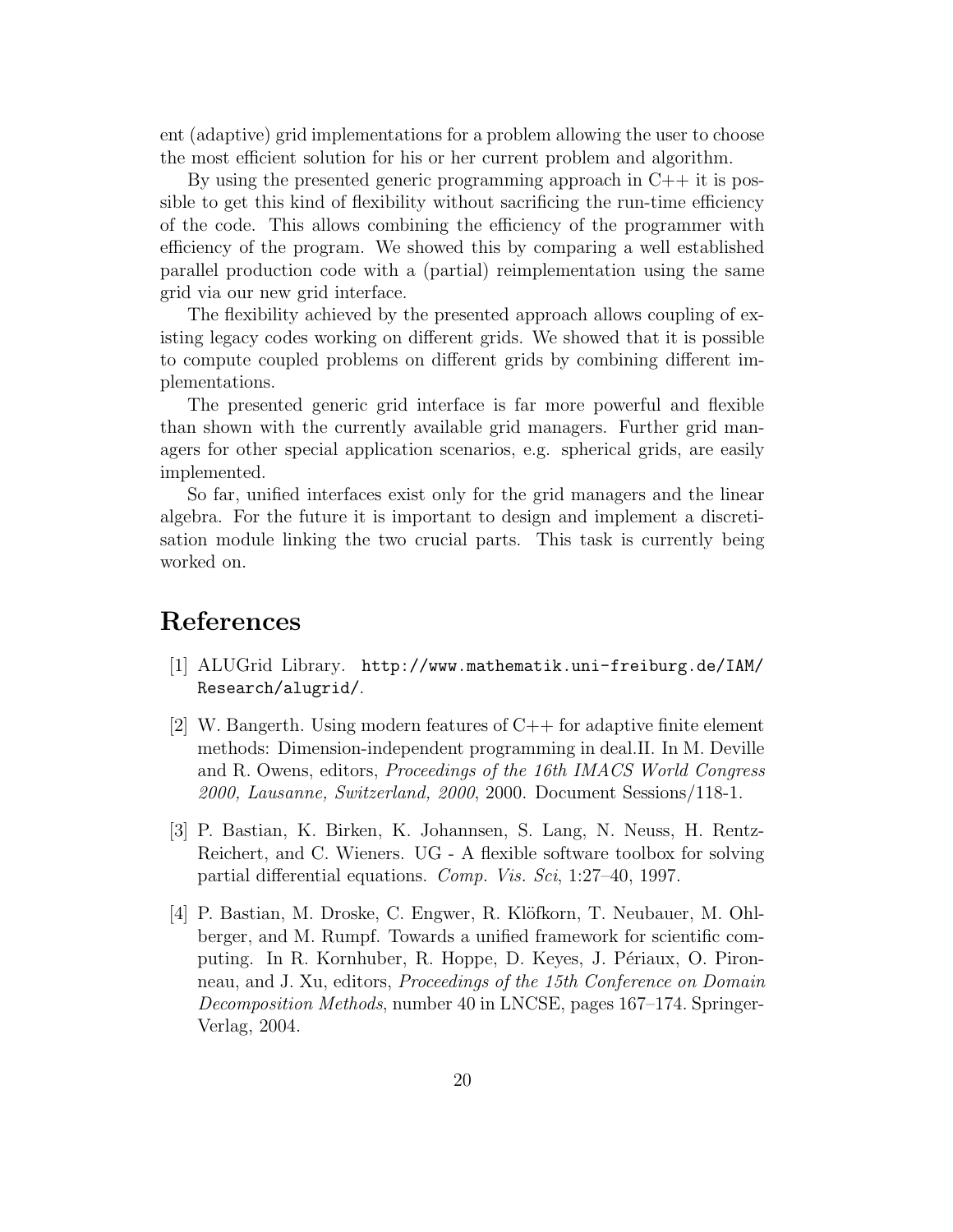- [5] P. Bastian, M. Blatt, A. Dedner, C. Engwer, R. Klöfkorn, M. Ohlberger, and O. Sander. A generic grid interface for parallel and adaptive scientific computing. Part I: Abstract framework. in preparation, 2007.
- [6] M. Blatt and P. Bastian. The iterative solver template library. In Proc. of the Workshop on State-of-the-Art in Scientific and Parallel Computing, Lecture Notes in Scientific Computing. Springer-Verlag, 2006. accepted.
- [7] M. Blatt and P. Bastian. On the generic parallelisation of iterative solvers for the finite element method. Int. J. Computational Science and Engineering, 2007. submitted.
- [8] A. Burri, A. Dedner, R. Klöfkorn, and M. Ohlberger. An efficient implementation of an adaptive and parallel grid in DUNE. Technical report, Submitted to: Proceedings of The 2nd Russian-German Advanced Research Workshop on Computational Science and High Performance Computing, Stuttgart, March 14 - 16, 2005.
- [9] A. Dedner, C. Rohde, B. Schupp, and M. Wesenberg. A parallel, load balanced MHD code on locally adapted, unstructured grids in 3d. Comp. Vis. Sci, 7:79–96, 2004.
- [10] DUNE Distributed and Unified Numerics Environment. http:// dune-project.org/.
- [11] C. Eck. Existenz und Regularität der Lösungen für Kontaktprobleme mit Reibung. PhD thesis, Universität Stuttgart, 1996.
- [12] E. Gamma, R. Helm, R. Johnson, and J. Vlissides. Design Patterns. Elements of Reusable Object-Oriented Software. Addison-Wesley, 1995.
- [13] R. Kornhuber, R. Krause, O. Sander, P. Deuflhard, and S. Ertel. A monotone multigrid solver for two body contact problems in biomechanics. Comp. Vis. Sci, accepted for publication, 2006.
- [14] R. Krause and O. Sander. Automatic construction of boundary parametrizations for geometric multigrid solvers. Comp. Vis. Sci, 9: 11–22, 2006.
- [15] D. Kröner. *Numerical schemes for conservation laws.* Wiley–Teubner, Stuttgart, 1997.
- [16] D. Musser, G. Derge, and A. Saini. STL Tutorial and Reference Guide. Addison-Wesley, 2001. ISBN 0-201-37923-6.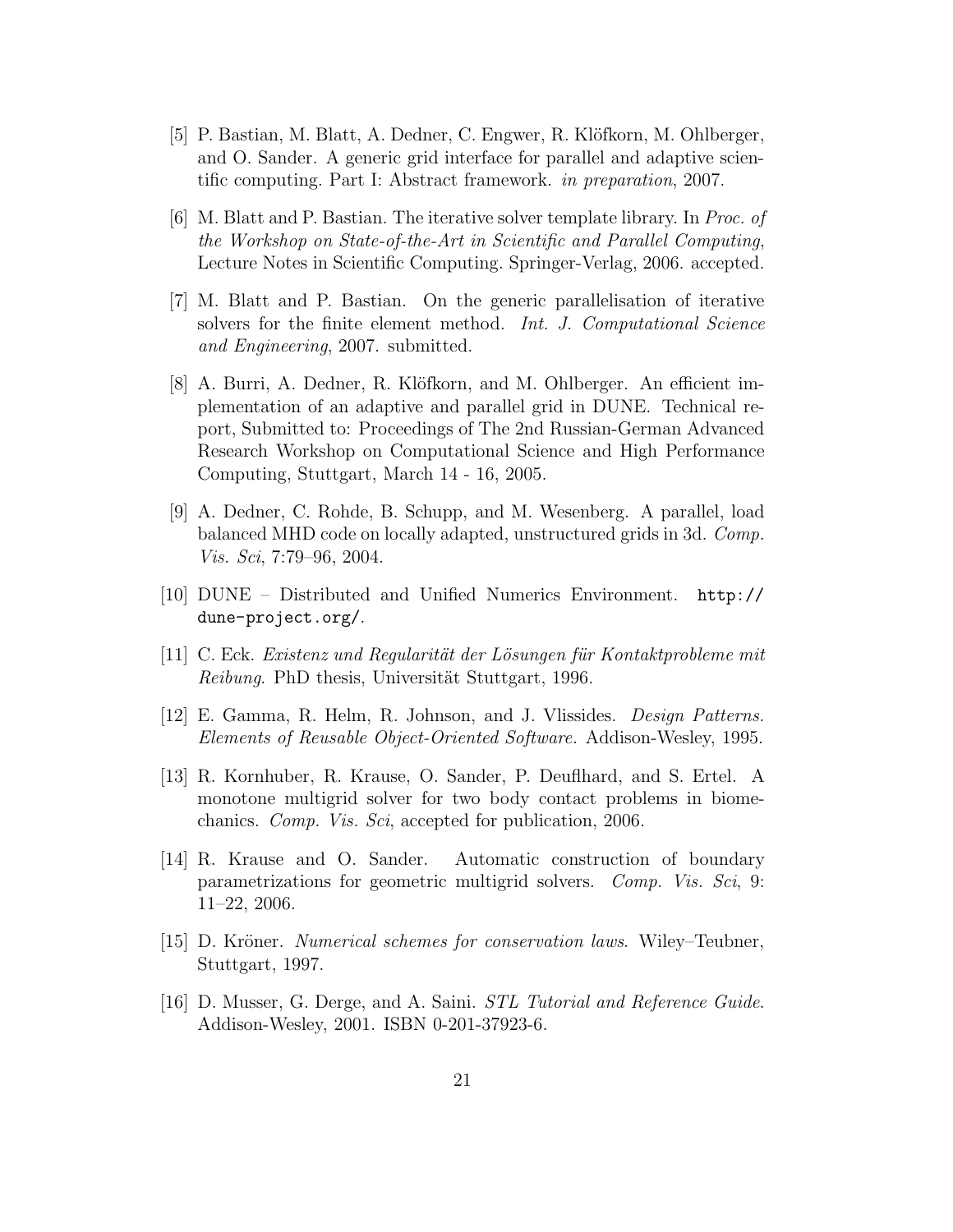- [17] C. Pflaum. Expression templates for partial differential equations. Comp. Vis. Sci, 4(1):1–8, 2001.
- [18] A. Schmidt and K. Siebert. *Design of Adaptive Finite Element Software* – The Finite Element Toolbox ALBERTA. Springer, 2005.
- [19] B. Schupp. Entwicklung eines effizienten Verfahrens zur Simulation kompressibler Strömungen in 3D auf Parallelrechnern. PhD thesis, Mathematische Fakultät, Universität Freiburg, 1999.
- [20] J. Seymour. Views a  $C++$  standard template library extension. http: //www.zeta.org.au/∼jon/STL/views/doc/views.html, 1996.
- [21] J. Sick and A. Lumsdane. A modern framework for portable highperformance numerical linear algebra. In H. Langtangen, A. Bruaset, and E. Quak, editors, Advances in Software tools for scientific computing, volume 10 of Lecture Notes in Computational Science and Engineering, pages 1–56. Springer-Verlag, 2000.
- [22] D. Stalling, M. Westerhoff, and H.-C. Hege. Amira: A highly interactive system for visual data analysis. In C. Hansen and C. Johnson, editors, The Visualization Handbook, chapter 38, pages 749–767. Elsevier, 2005.
- [23] D. Vandevoorde and N. Josuttis.  $C++$  Templates The Complete Guide. Addison-Wesley, 2003.
- [24] T. Veldhuizen. Blitz++: The library that thinks it is a compiler. In H. Langtangen, A. Bruaset, and E. Quak, editors, Advances in Software tools for scientific computing, volume 10 of Lecture Notes in Computational Science and Engineering, pages 57–87. Springer-Verlag, 2000.
- [25] T. Veldhuizen. Techniques for scientific C++. Technical report, http: //extreme.indiana.edu/∼tveldhui/papers/techniques/, 1999.
- [26] Visible Human Project. http://www.nlm.nih.gov/research/ visible/visible human.html.
- [27] B. Wohlmuth and R. Krause. Monotone methods on nonmatching grids for nonlinear contact problems. SIAM J. Sci. Comp., 25(1):324–347, 2003.
- [28] P. Woodward and P. Colella. The numerical simulation of twodimensional fluid flow with strong shocks. Journal of Computational Physics, 54:115–173, 1984.